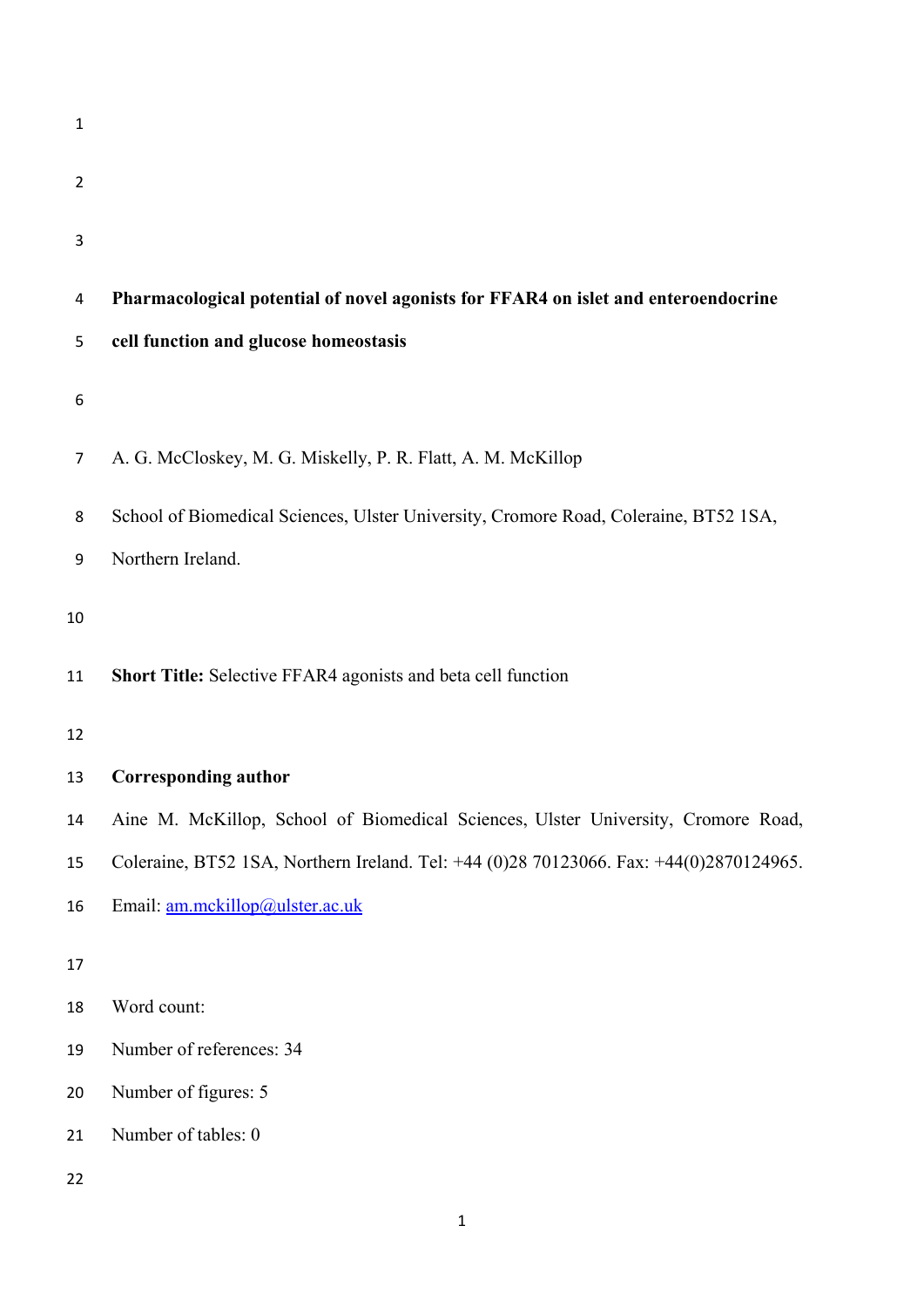### **Abstract**

 **Background:** To investigate the metabolic effects of FFAR4-selective agonists on islet and enteroendocrine cell hormone release and the combined therapeutic effectiveness with DPP-IV inhibitors.

 **Methods:** Insulinotropic activity and specificity of FFAR4 agonists were determined in clonal pancreatic BRIN-BD11 cells. Expression of FFAR4 was assessed by qPCR and western blotting following agonist treatment in BRIN-BD11 cells and by immunohistochemistry in mouse islets. Acute *in-vivo* effects of agonists was investigated after intraperitoneal (i.p.) or oral administration in lean and HFF-obese diabetic mice.

**Results:** GSK137647 ( $10^{-11} - 10^{-4}$  M) and Compound-A ( $10^{-10} - 10^{-4}$  M) stimulated insulin secretion at 5.6mM (p<0.05-p<0.001) and 16.7mM (p<0.05-p<0.001) glucose in BRIN-BD11 cells, with no cytotoxicity effects as assessed by MTT. FFAR4 antagonist (AH-7614) abolished 35 the insulintropic effect of GSK137647 (p<0.05-p<0.001), whilst FFAR1 antagonist (GW1100) had no effect. Incubation of BRIN-BD11 cells with GSK137647 and Compound-A increased FFAR4 (p<0.01) gene expression at 16.7 mM glucose, with a corresponding increase in FFAR4 (p<0.01) protein concentrations. FFAR4 upregulation was attenuated under normoglycaemic conditions. Immunohistochemistry demonstrated co-localisation of FFAR4 and insulin in mouse islets. Orally administered GSK137647 or Compound-A (0.1 µmol/kgBW) monotherapy and combinational therapy with Sitagliptin improved glucose tolerance 42 (p<0.001), increased plasma insulin (p<0.001), GLP-1 (p<0.05), GIP (p<0.05), decreased DPP-43 IV activity  $(p<0.01-p<0.001)$  and induced satiety  $(p<0.001)$  in HFF mice.

 **Conclusions:** Specific FFAR4 agonism improves glucose tolerance through insulin and incretin secretion, with enhanced DPP-IV inhibition in combination with Sitagliptin.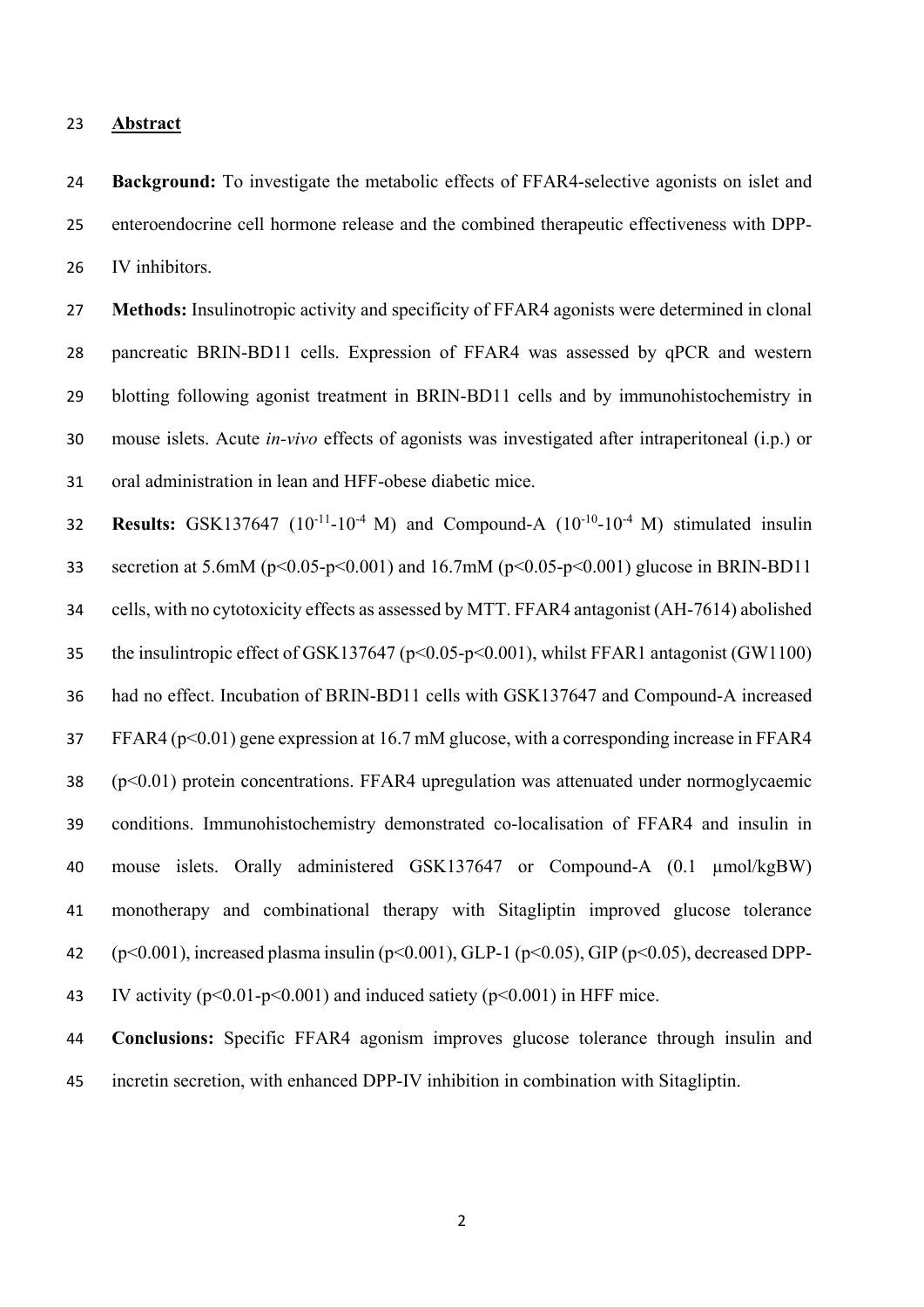**General significance:** These findings have for the first time demonstrated that selective FFAR4 activation regulates both islet and enteroendocrine cell function with agonist combinational therapy, presenting a promising strategy for the treatment of type-2-diabetes. 

 **Keywords:** FFAR4, specificity, insulin, incretin, DPP-IV inhibition, combinational therapy 

## **1 Introduction:**

 FFAR4 (GPR120) is a rhodopsin-like G-protein coupled receptor that is activated by unsaturated fatty acids (C16-22) and long chain saturated fatty acids (C14-18) [1-2]. The human FFAR4 gene is encoded on chromosome 10.q23.3 [3]. With respect to tissue distribution, FFAR4 is extensively expressed in peripheral tissues, intestines, lungs, spleen and pro-inflammatory macrophages [4]. Furthermore, recent studies have demonstrated that FFAR4 is abundantly expressed in the pancreatic islet, with further analysis demonstrating its expression in clonal pancreatic β-cell lines, including MIN6, RINm5f and INS-1E [5-7].

 Previously considered as orphan receptors, recent studies have shown FFAR1 (GPR40), FFAR2 (GPR43), FFAR3 (GPR41), FFAR4 (GPR120) and GPR84 to be activated by free fatty acid (FFA) molecules [3, 4, 8]. FFAR3 and FFAR2 exhibit specificity towards short chain fatty acids, GPR84 is activated by medium chain fatty acids, whereas FFAR1 and FFAR4 are activated by long chain fatty acids [3, 4]. Furthermore, FFAR4 and FFAR1 share 10% sequence homology and can be activated by similar endogenous ligands (Omega-3-fatty acids), which warrants the utilisation of receptor specific agonists to evaluate the therapeutic potential of FFAR4 [2, 8].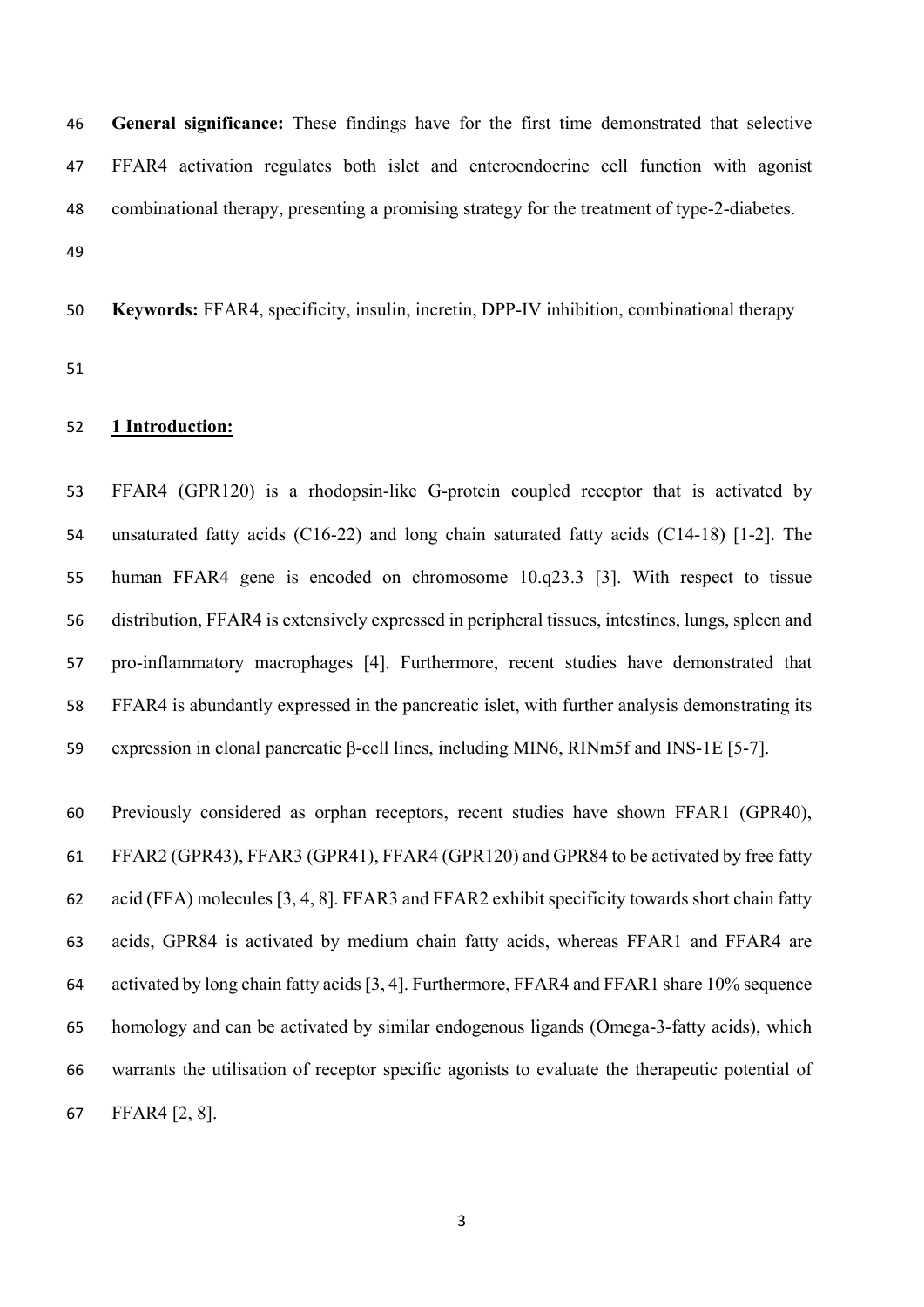FFAR4 has been hypothesised to act as a lipid sensor in the body, and has been proven to have involvement in the regulation of inflammation, adipogenesis, and glucose homeostasis [1, 7, 9]. Interestingly, it has been reported that a mutation in the FFAR4 gene (R270H) is linked with the development of obesity. The p.R270H variant impairs the signalling response of FFAR4 upon FFA binding, with subsequent defects observed to intracellular calcium mobilisation and GLP-1 secretion in intestinal cells [10, 11]. Further studies have demonstrated that FFAR4 knockdown with siRNA impaired the anti-apoptotic effects of omega-3 fatty acids in serum-starved STC-1 cells. Thus, indicating the potential proliferative and anti-apoptotic effects of FFAR4 in pancreatic beta cells [12].

 Numerous studies have identified the involvement of FFAR4 in the gastrointestinal (GI) tract, including the mediation of glucagon-like peptide-1 (GLP-1), gastric inhibitory polypeptide (GIP) and cholecystokinin (CCK) secretion from intestinal L-cells, K-cells and I-cells, with high FFAR4 expression observed in the intestinal STC-1 and GLUTag cell lines [1, 12, 13]. FFAR4 activation has been shown to mediate GLP-1 secretion when tested with its endogenous agonist α-linolenic acid [1, 14, 15]. However, other studies suggest that FFAR4 has no role in 83 GLP-1 release [16]. Previous findings have shown FFAR4 to mediate insulin-sensitising and anti-inflammatory properties in peripheral tissues [9].

 The expression and biological function of FFAR4 in the intestinal tract has been heavily documented, however the role of FFAR4 in pancreatic beta cell function was not investigated until recently [7]. A number of FFAR4 agonists were demonstrated to have regulatory role in glucose dependent insulin secretion in mouse islets, including endogenous docosahexaenoic acid (DHA), eicosapentaenoic acid (EPA), alpha-linolenic acid (ALA) and synthetic GW-9508 [7, 8]. In addition, these agonists demonstrated insulinotropic and glucose lowering properties in *in-vivo* [7]. However, the selectivity of endogenous FFAR4 agonists (ALA, DHA, EPA)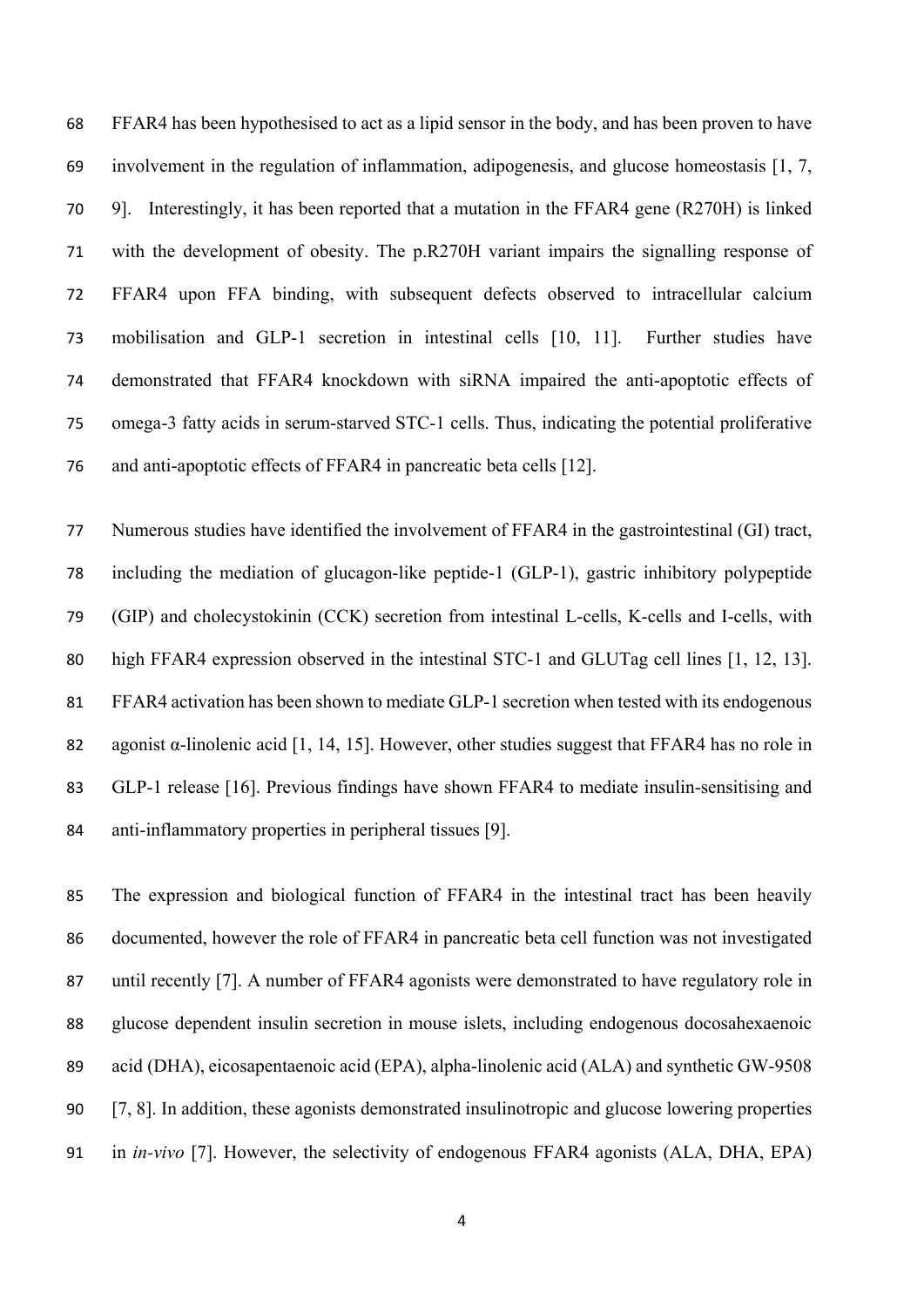remains uncertain as activation of FFAR1 may contribute to the effects observed, whilst synthetic GW9808 has been shown to exhibit 100-fold greater potency towards FFAR1 over FFAR4 [17, 18].

 Upon activation, FFAR4 primarily couples to Gαq, which stimulates an array of secondary messenger signalling pathways through phospholipase C (PLC), including intracellular calcium and mitogen-activated protein kinases [4, 7]. The mechanism of FFAR4 mediated insulin secretion from the pancreatic beta cell is not conclusive; however, studies have shown a range of FFAR4 agonists to induce intercellular calcium release, indicating the potential involvement of inositol trisphosphate on intracellular calcium stores through PLCβ signalling [7]. FFAR4 activation with ALA and DHA leads to the rapid and transient phosphorylation of the receptor of HEK293 cells [19]. Although FFAR4 has been shown to act predominately through PKC signalling, DHA has also shown to activate G-protein coupled receptor kinase (GPK6) upon FFAR4 phosphorylation, with Thr(347), Ser (350), and Ser(357) shown to be major phosphorylation sites in the C-terminal tail of FFAR4 [19].

 Recently, Oh *et al.,* have reported an orally available, selective, high affinity, small FFAR4 agonist (Compound A) that exhibits a range of anti-diabetic effects [20]. Oral administration of Compound A improved glucose tolerance, insulin sensitivity and exerted anti-inflammatory effects on macrophages in high fat fed obese mice [20]. Sparks *et al.,* recently identified a potent FFAR4 agonist GSK137647 [21] and preliminary *in-vitro* analysis has demonstrated that GSK137647 augmented insulin secretion in MIN6 cells, with a modest increase in GLP-1 secretion from the NCl-H716 intestinal cell line [21, 22]. *In-vivo* findings showed that GSK137647 induced GLP-1 release by mouse circumvallate papillae [22]. The highly selective properties of this agonist suggested that it was suitable to evaluate FFAR4 activation in pancreatic beta cells.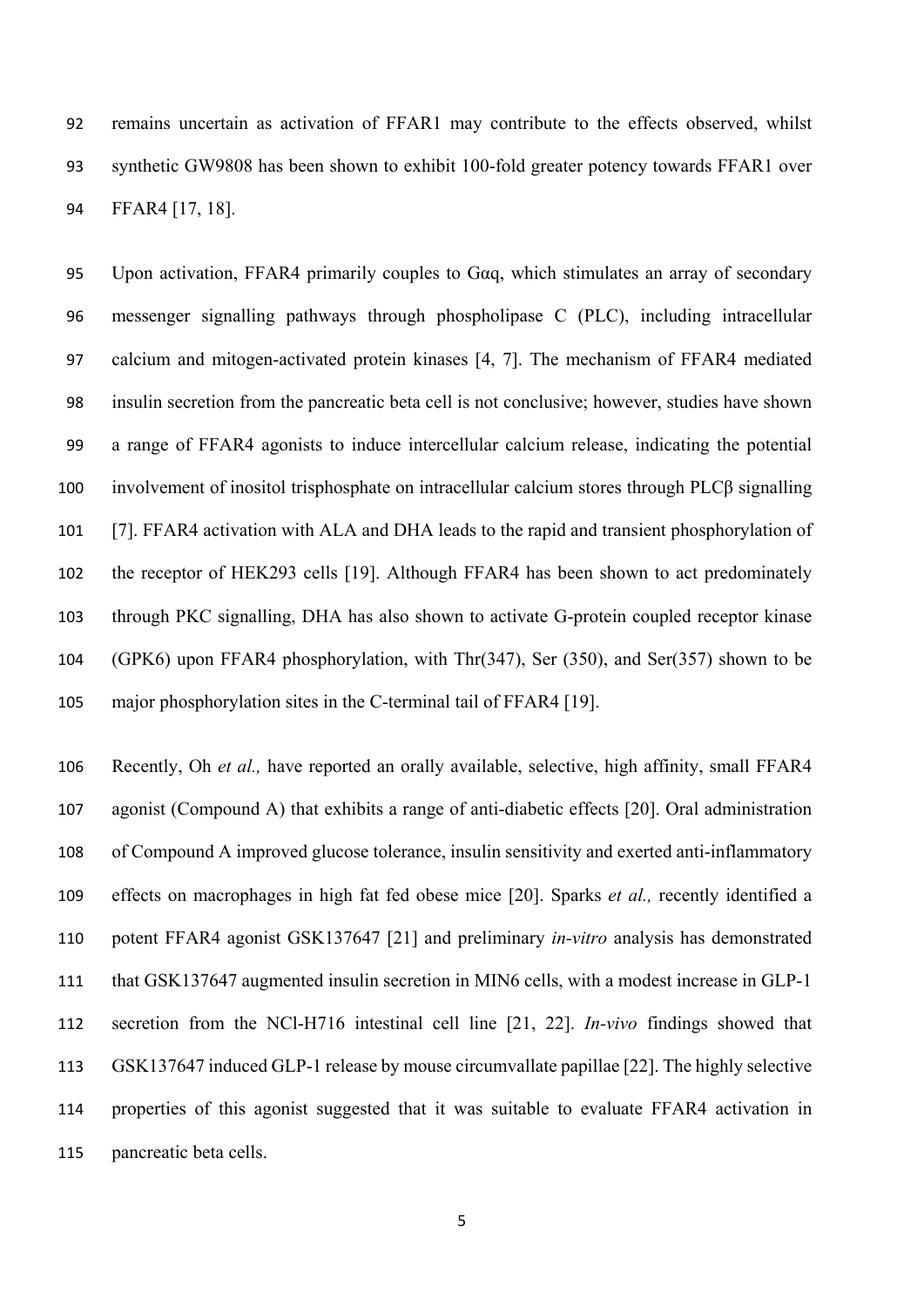Due to the regulatory role of FFAR4 activation on insulin and incretin secretion [1, 7, 14], a promising approach using selective FFAR4 agonists combined with a dipeptidyl peptidase-4 (DPP-IV) inhibitor may offer therapeutic potential [23, 24]. The present study has assessed the effect of potent DPP-IV inhibitor (Sitagliptin) in combination with Compound A and GSK137647 on glucose tolerance and insulin secretion in high fat fed (HFF)-induced diabetic mice. This research aims to investigate the acute metabolic effects and of FFAR4 agonist monotherapy and combinational therapy on islet and enteroendocrine cell function, using pancreatic cells and diabetic mice.

## **2 Materials and methods:**

#### **2.1 Materials:**

 FFAR4 agonists Compound A and GSK137647 were purchased from Cayman Chemicals (Michigan, USA) and Tocris (Bristol, UK) respectively. Sitagliptin phosphate monohydrate was obtained from Apexbio Technology LLC (Texas, USA). Thiazolyl blue tetrazolium bromide (MTT) was received from Sigma (Poole, UK). Rabbit anti-GPR120 polyclonal IgG antibody (H-155) was purchased from Santa Cruz biotechnology (Santa Cruz, CA, USA) and guinea pig anti-insulin from Abcam (Cambridge, UK).

## **2.2 Insulin secretion:**

 Generation and characterization of the insulin-secreting BRIN-BD11 cells were outlined previously [25]. BRIN-BD11 cells were cultured with RPMI-1640 media (11.1 mM glucose) containing antibiotics (100 U/ml penicillin and 0.1 mg/ml streptomycin) and 10% foetal calf serum at  $37^{\circ}$ C in 95% air and 5% carbon dioxide. For acute insulin secretion studies, cells were detached using trypsin/EDTA and incubated overnight in 24-well plates with 150,000 cells per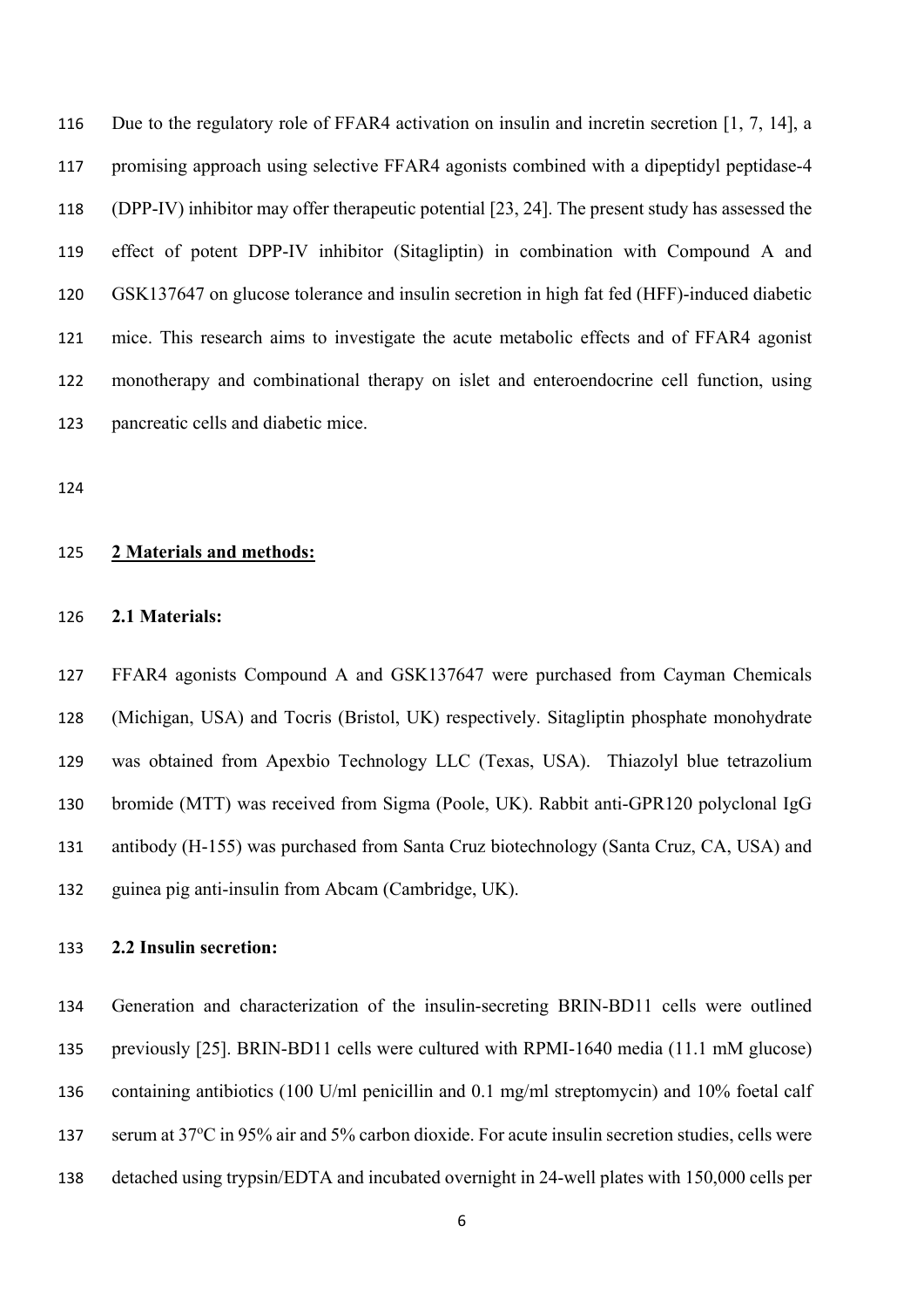well. Cells were then pre-incubated for 40 min at 1.1 mmol/l glucose in Krebs buffer (comprising 4.7 mmol/l KCL, 115 mmol/l NaCl, 1.28 mmol/CaCl2, 10 mmol/l NaHCO3, 5 g/l bovine serum albumin, 1.2 mmol/l KH2PO4, 1.2 mmol/l MgSO4.7H2O, pH 7.4). Test 142 incubations were then performed at  $37^{\circ}$ C for 20 min. Supernatants were removed, then frozen 143 at −20°C until determination of insulin by radioimmunoassay [26]. All FFAR4 ligands (1 mg/ml) were dissolved in 50% DMSO prior to preparation in Krebs buffer. Compound A and GSK137647 at  $10^{-12}$ -10<sup>-4</sup> mol/l were tested at 5.6 and 16.7 mmol/l glucose. To determine the 146 selectivity of the agonists towards FFAR4, the FFAR1 antagonist GW1100 ( $10^{-5}$  mol/l), and 147 FFAR4 antagonist AH-7614 ( $10^{-5}$  mol/l) were utilised to antagonise the respective receptors. Receptor antagonists were co-incubated with Compound A and GSK137647 on BRIN-BD11 cells, with insulin secretory responses determined.

# **2.3 Cytotoxicity assessment by tetrazolium (MTT):**

 BRIN-BD11 cells were cultured overnight in 96-well plates. Incubations were performed as described for insulin secretory analysis. Test solutions were decanted, then 1mg/ml of working 153 MTT solution was added and incubated for 2 h at  $37^{\circ}$ C. MTT solution was removed and replaced with 200 µl of DMSO. The plate was placed on an orbital shaker for 5 min to mix the formazan into the solvent. The optical density of each well was recorded at 560 nm with the background absorbance at 670 nm removed. The resultant optical density was proportional to the viable cell quantity.

### **2.4 Acute** e**ffects of FFAR4** a**gonists** *in-vivo***:**

 All animal experiments were carried out in accordance with the UK Animal (Scientific Procedures) Act 1986. Male lean and HFF Swiss TO mice (Harlan UK, 30-34 weeks old, 55– 161 67 g) were individually housed in an air-conditioned room at  $22 \pm 2^{\circ}$ C with a 12-h light: 12-h dark cycle. Drinking water was supplied ad libitum. Animals were maintained on a high fat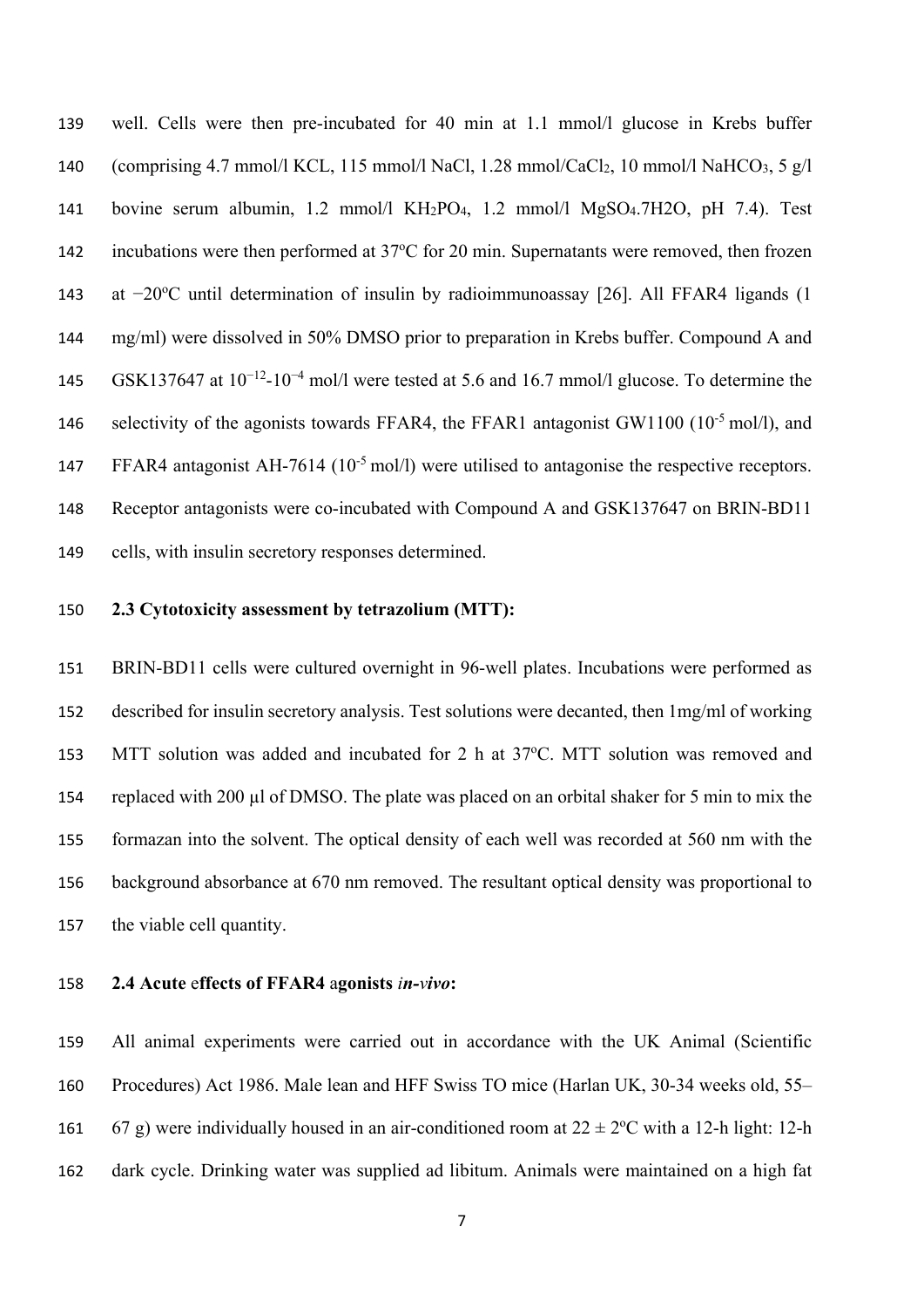diet (45% fat, 20% protein, 35% carbohydrate; percent of total energy 26.15 kJ/g; Dietex International Ltd., Witham, UK) from 8 weeks of age for a total of 150 days to evoke dietary- induced obesity-diabetes (DIO). Another group of mice was maintained on standard rodent diet (10% fat, 30% protein, 60% carbohydrate; percent of total energy 12.99 kJ/g, Trouw Nutrition, Cheshire, UK) and used as a model of normal controls. Similar high-fat diets, containing a large percentage of energy from fat, are used routinely in obesity-diabetes research [27-29]. Mice (n=6, fasted 18 h) received an oral or IP administration of glucose alone (18 mmol/kg body weight) or in combination with FFAR4 agonists (0.1 μmol/kg body weight). All FFAR4 ligands (1 mg/ml) were dissolved in 50% DMSO prior to preparation in saline. Blood samples were obtained by a cut from the tip of the tail vein of conscious mice at the times indicated in 173 Figures, and centrifuged at  $16,060 \times g$  for 3 min at 4<sup>o</sup>C. Plasma glucose was measured using an automated glucose oxidase procedure with a Beckman glucose analyser (Beckman-Coulter, High Wycome, UK) and insulin determined by radioimmunoassay [26]. Intestinal hormone secretion was assessed using ELISA; total GLP-1 (Millipore) and total GIP (Millipore). DPP- IV activity was evaluated by Gly-Pro-AMC cleavage [30]. In a second series of experiments, 18 h fasted normal mice were used to assess the effects of agonist treatment on food intake. 179 Mice received oral administration of saline alone  $(0.9\%$  (w/v) NaCl) or in combination with agonist (0.1 µmol/kg body weight) and food intake measured at 30 min intervals.

# **2.5 Gene expression analysis by qPCR:**

 mRNA was extracted from clonal pancreatic BRIN-BD11 cells following exposure to agonist treatment, using an RNeasy Mini kit adhering to manufacturer's protocol (Qiagen, UK). Isolated mRNA (3 µg) was converted to cDNA using SuperScript II Reserve Transcriptase. 185 Amplification parameters were set at 95°C for denaturation, 58°C for primer annealing and  $72^{\circ}$ C for elongation for a total of 40 cycles, followed with melting curve analysis, with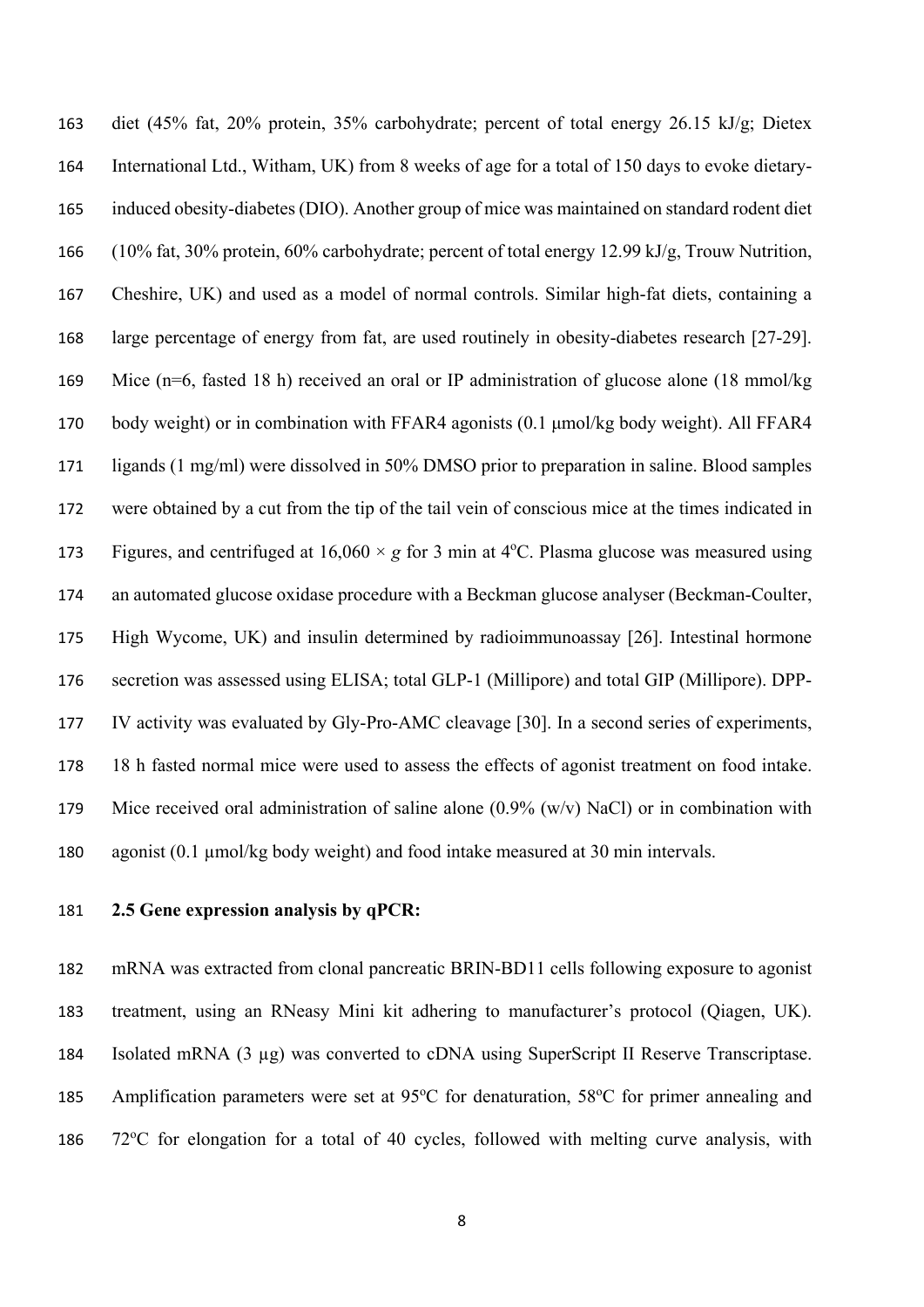187 temperature range set at  $60^{\circ}$ C to  $90^{\circ}$ C. Values were analysed using the Livak method and normalised to GAPDH expression.

### **2.6 FFAR4 protein concentrations using western blotting:**

 BRIN-BD11 cells were seeded at a density of 1,000,000 cells per well in 6-well plates and 191 allowed to attach overnight. After 4 h exposure to  $10^{4}M$  GSK137647 and Compound A, total 192 protein was extracted at  $4^{\circ}$ C for 10 min using RIPA buffer containing 150 mM NaCl, 1.0% Nonidet P-40, 0.5% sodium deoxycholate, 0.1% SDS, 50 mM Tris HCl, pH 7.6 and protease inhibitor cocktail (Sigma, UK). Total protein concentration was determined using Bradford reagent (Sigma, UK). Equal amounts of protein were prepared in aliquots with Laemmli buffer 196 (1  $\mu$ g/ $\mu$ l), then boiled at 95<sup>o</sup>C for 10 min. Samples (25  $\mu$ g per well) were loaded onto pre-cast gels (NUPAGE 4–12% Bis–Tris gels, Invitrogen, UK) and subjected to SDS-PAGE (70 V, 90 min). After transfer to nitrocellulose membrane for 16 h at 90 mA, membranes were blocked with 5% skimmed milk and probed with rabbit anti-FFAR4 (1:150) (Santa Cruz, US)/mouse anti-β-actin (1:2500) (Cell signalling, US). Membranes were probed with ECL horseradish peroxidase donkey anti-rabbit IgG/ECL horseradish peroxidase sheep anti-mouse IgG (1:10000) (GE Healthcare, UK) and detected using Luminata Forte HRP substrate (Millipore, UK), with images captured using the G:BOX Chemi XX9 imager (Syngene, UK). Data were normalised to β-actin and presented relative to untreated control.

### **2.7 Tissue distribution of FFAR4 by immunohistochemistry:**

 Pancreatic tissue from lean and HFF NIH Swiss mice was excised and cut at 8µm using a 207 microtome. Sections were placed on slides and dried for 2 h on a hot plate at  $37^{\circ}$ C. After incubation, wax was removed and tissue re-hydrated in ethanol (100%), ethanol (95%), ethanol (80%) and distilled water for 5 min each. Slides were incubated in 50 mM sodium citrate for 210 20 min at 90 $^{\circ}$ C for antigen retrieval. BSA (2.5%) was added to each slide (200 µl) for 45 min.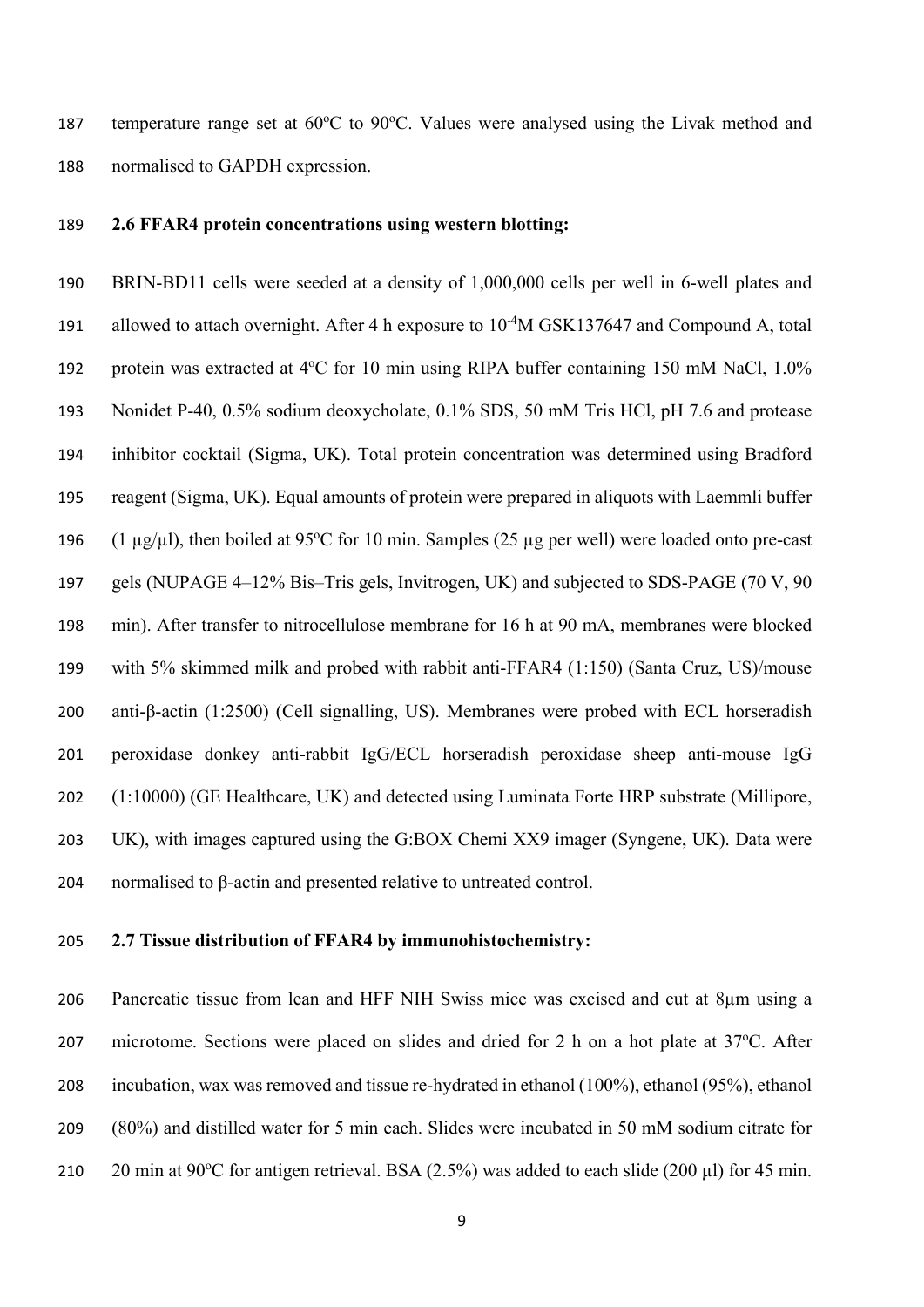211 Primary antibodies (200 µl) at optimal dilutions (FFAR4 1:100, Insulin 1:300) were added and 212 incubated at  $4^{\circ}$ C overnight. Slides were washed, followed by secondary antibody (1:400) 213 incubation at 37 $\degree$ C for 45 min. The slides were washed, then DAPI (0.1 µg/ml) added and 214 incubated at  $37^{\circ}$ C for 15 min. Slides were washed, then mounted.

215 **2.8 Statistics** 

 All data was analysed with Prism (v.5.0, GraphPad Software Inc. CA, USA) and expressed as mean ± S.E.M. All *in-vivo* glucose tolerance test data (glucose, insulin, GLP-1, GIP and DPP-IV activity) were analysed using two-way analysis of variance (ANOVA) followed by the Bonferroni *post-hoc* test. Area under the curve (AUC) was calculated using trapezoidal rule with baseline correction. All other data including AUC were analysed using Student's *t*-221 test (non-parametric, with two-tailed P values and  $95\%$  confidence interval).  $p<0.05$  was considered to be statistically significant.

223

# 224 **3 Results:**

# 225 **3.1 Determination of FFAR4 agonist selectivity on insulin secretion.**

226 The insulinotropic response and specificity of the novel synthetic FFAR4 agonists (Compound 227 A, GSK137647) at  $10^{-12}$ - $10^{-4}$  mol/l were assessed using clonal pancreatic BRIN-BD11 cells. 228 At 5.6 mM glucose, Compound A at  $10^{-10}$ - $10^{-4}$  mol/l augmented insulin secretion by 1.2- to 229 1.9-fold (p<0.05-p<0.001), with a half maximal effective concentration (EC<sub>50</sub>) of 2.9 x 10<sup>-7</sup> 230 mol/l, while GSK137647 was more potent (EC<sub>50</sub> of 2.2 x 10<sup>-7</sup> mol/l) with a 1.5- to 2.1-fold 231 increase at  $10^{-8}$ -10<sup>-4</sup> mol/l (p<0.05-p<0.001) (Figure 1 A, B). At 16.7 mM glucose, both 232 agonists exhibited enhanced insulinotropic activity. Compound A at  $10^{-7}$ - $10^{-4}$  mol/l augmented 233 insulin secretion from 1.8- to 2.4 fold ( $p < 0.05-p < 0.001$ ) and GSK137647 at  $10^{-11}$ - $10^{-4}$  mol/l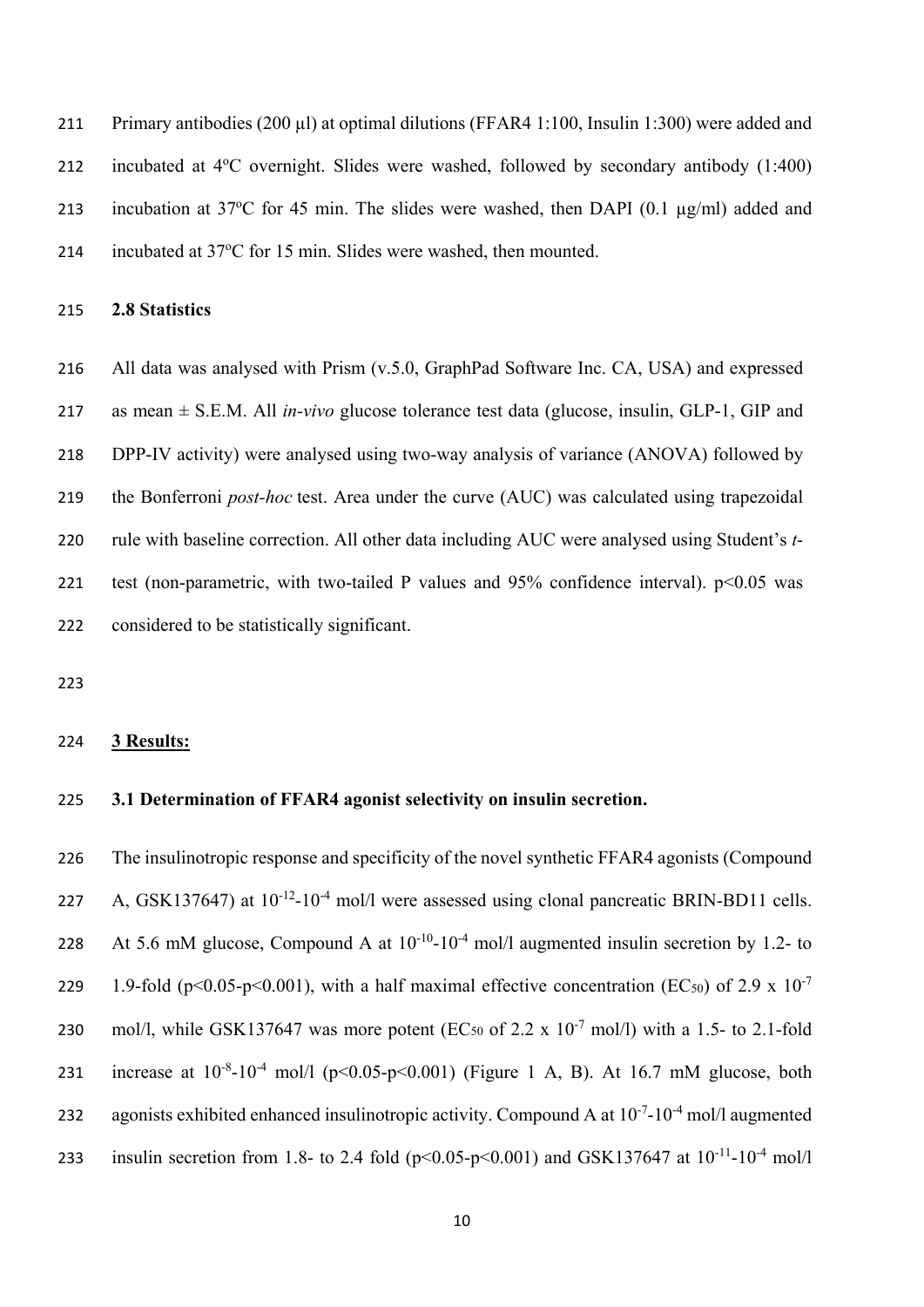enhanced insulin secretion by 1.4- to 2.8-fold ( $p<0.05-p<0.001$ ), with EC<sub>50</sub> values of 3.0 x 10<sup>-</sup> 235  $\frac{8}{}$  mol/l (Compound A) and 1.2 x 10<sup>-10</sup> mol/l (GSK137647) (Figure 1 C, D). Neither agonist 236 affected cell viability when assessed by MTT (Figure 1).

237 To investigate the selectivity of the agonists, both Compound A and GSK137647 were co-238 incubated with selective FFAR1 and FFAR4 antagonists. The insulin secretory response of 239 Compound A and GSK137647 was not influenced by incubation with the FFAR1 antagonist  $GW1100 (10<sup>-5</sup> mol/1)$ , with similar insulinotropic responses being observed in the presence and 241 in the absence of GW1100 (Figure 1). In contrast, the FFAR4 antagonist AH-7614 ( $10^{-5}$  mol/l) 242 significantly impaired the insulinotropic responses of Compound A and GSK137647. At 5.6 243 mM glucose in the presence of the FFAR4 antagonist, Compound A  $(10^{-6} - 10^{-4} \text{ mol/l})$ 244 augmented insulin secretion by 1.25- to 1.3-fold ( $p<0.05$ ), corresponding to a 65% decrease in 245 insulin output compared with control. Furthermore, the insulinotropic effect of GSK137647 246 was abolished in the presence of the FFAR4 antagonist (Figure 1 A, B). At 16.7 mM glucose 247 in the presence of the FFAR4 antagonist, Compound A at  $10^{-5}$ - $10^{-4}$  mol/l increased insulin 248 secretion by 1.7- to 1.8-fold ( $p<0.05$ ), corresponding to a 65% reduction compared to agonist 249 alone. GSK137647 at  $10^{-7}$ -10<sup>-4</sup> mol/l only augmented insulin secretion by 1.7- to 2.1 fold in 250 the presence of the antagonist  $(p<0.01)$  (Figure 1 C, D), reflecting a 40% decrease in 251 insulinotropic action.

## 252 **3.2 Expression of FFAR4 in high fat fed pancreatic tissue and BRIN-BD11 cells:**

 Immunohistochemistry revealed high expression and areas of co-localisation of FFAR4 and insulin in pancreatic islets from lean and HFF mice (Figure 2 A-H). The pancreatic BRIN- BD11 cell line was used to confirm FFAR4 gene expression in pancreatic beta cells. At 5.6 256 mM glucose, FFAR4 agonists Compound A  $(p<0.05)$  and GSK137647  $(p<0.05)$ downregulated FFAR4 receptor mRNA expression in BRIN-BD11 cells (Figure 2 I). When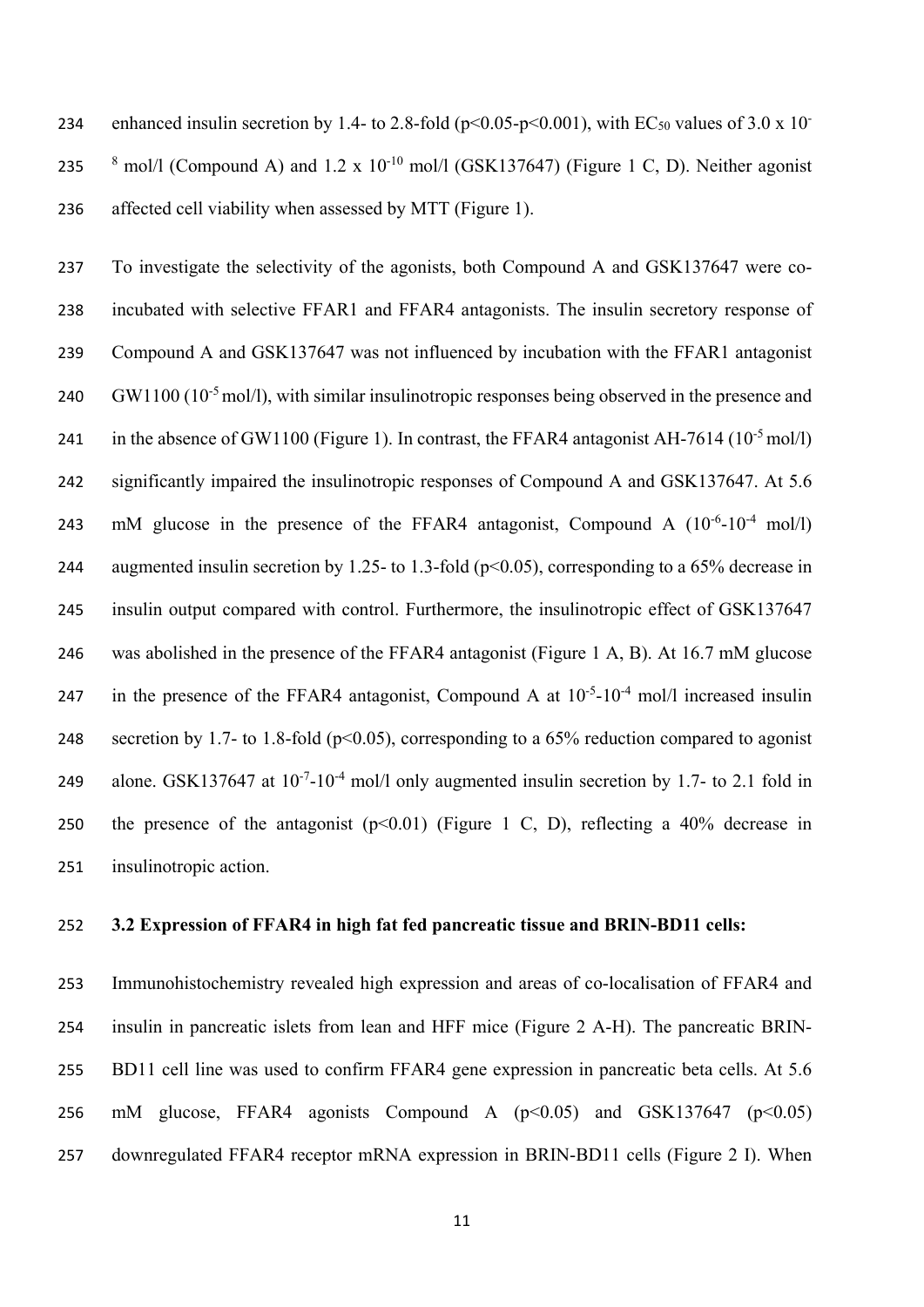exposed to 16.7 mM glucose, FFAR4 agonists (Compound A (p<0.01) and GSK137647 (p<0.01) increased FFAR4 mRNA expression (Figure 2 J). Western blotting was conducted to determine complimentary FFAR4 protein concentrations after agonist treatment. GSK137647 261 upregulated FFAR4 protein by 1.9 fold  $(p<0.05)$  in hyperglycaemic conditions, whilst Compound A had no significant effect (Figure 2 L). FFAR4 protein concentrations were not altered by either agonist under normoglycaemic (5.6 mM glucose) conditions (Figure 2 K).

#### **3.3 Acute effects of FFAR4 agonists on glucose tolerance and insulin secretion** *in-vivo*

 An oral glucose tolerance test (OGTT) was performed to assess the anti-diabetic activity of Compound A and GSK137647 in fasted HFF mice. Compound A and GSK137647 were assessed alone or in combination with the DPP-IV inhibitor (Sitagliptin). FFAR4 antagonist AH-7614 was utilised to determine agonist specificity *in-vivo*. Oral administration of 269 Compound A and GSK13647 improved glucose tolerance (p<0.05-0.001) (Figure 3 A, C), with 270 AUC data showing decreases with Compound A and GSK137647 by 26% (p<0.05) and 18% (p<0.05) respectively (Figure 3 E, G). In combination with Sitagliptin, these compounds exhibited a further improvement on glucose excursion by 5-11%. The FFAR4 antagonist 273 impaired the glucose lowering properties of Compound A and GSK137647 by 77% ( $p \le 0.05$ ) 274 and 89% ( $p<0.05$ ) respectively (Figure 3 A, C).

 These effects on blood glucose control were accompanied by relative changes in insulin 276 secretion. Agonising FFAR4 with Compound A  $(p<0.05)$  and GSK137647  $(p<0.001)$  increased plasma insulin by 20% and 54% when assessed with AUC data (Figure 3 F, H). Compound A in combination with Sitagliptin demonstrated an additive 12% insulinotropic effect compared to Compound A alone, whilst GSK137647 combinational therapy resulted in a 9% reduction compared to agonist alone (Figure 3 B, D). The FFAR4 antagonist AH-7614 inhibited the 281 insulinotropic response of Compound A by 30% and GSK137647 by 76% (p<0.001).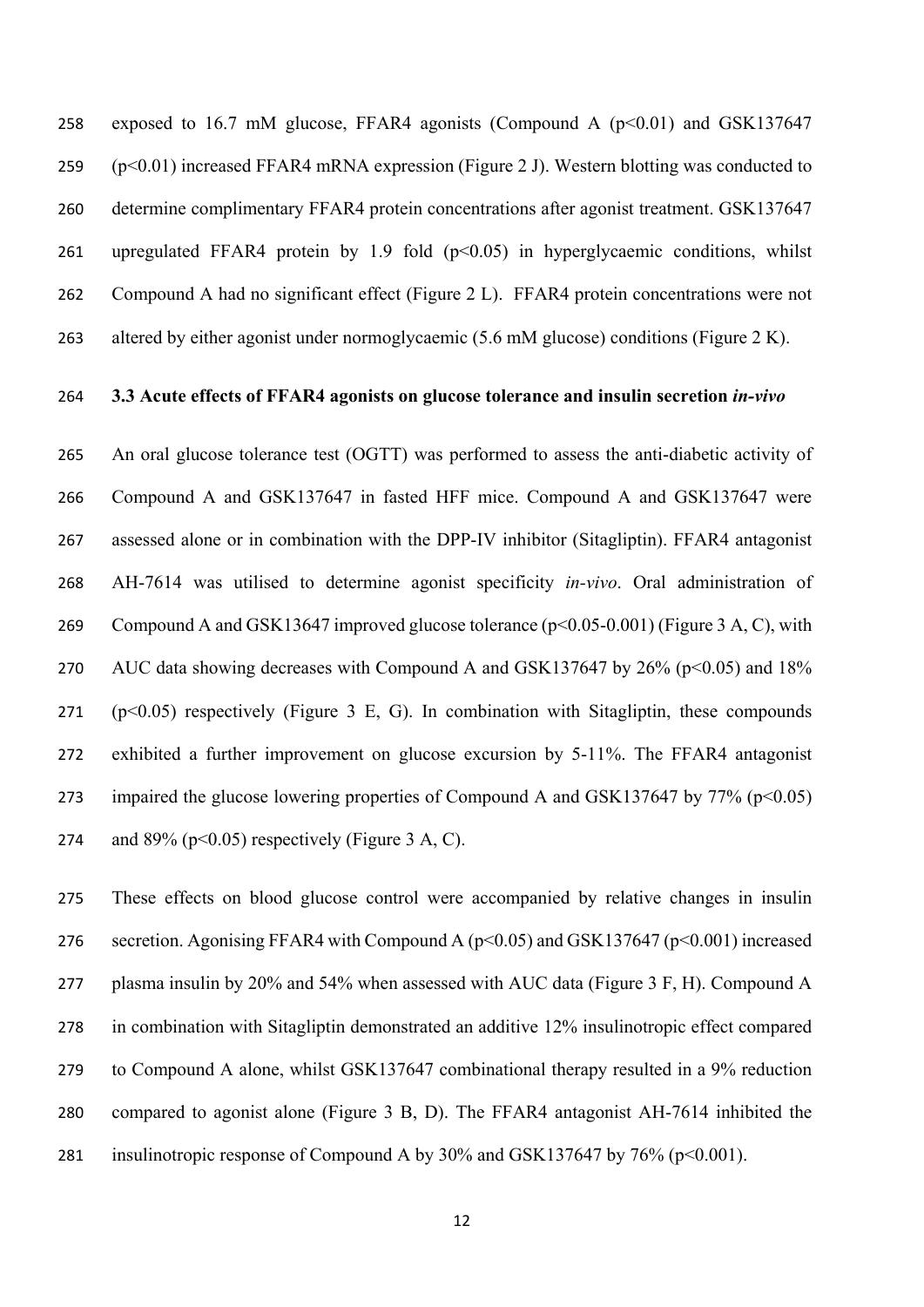282 GSK137647 increased plasma GLP-1 ( $p<0.05$ ) and GIP ( $p<0.05$ ), whilst Compound A 283 increased plasma GLP-1 ( $p<0.05$ ) but had no effect GIP secretion (Figure 4 A, B, D, E). 284 GSK137647 ( $p \le 0.01$ ) and Compound A ( $p \le 0.01$ ) reduced DPP-IV activity, with activity further diminished when administered in combination with Sitagliptin (p<0.001) (Figure 4 C, F).

 In addition to oral treatment, Compound A and GSK137647 were administered also by intraperitoneal injection to lean mice (Figure 5 A). Compound A significantly improved 289 glucose excursion  $(p<0.01)$ , with GSK137647  $(p<0.05)$  eliciting a similar response.

### **3.4 Acute effects of FFAR4 agonists on appetite suppression in lean Swiss TO mice**

 Compound A induced satiety after 30 min with further effects observed over the 3 h time period (p<0.05-p<0.001) (Figure 5 B). Sitagliptin impaired the satiation effect of Compound A at 60 min. GSK137647 inhibited food intake after 30 min, with lasting effects throughout the 294 experimental timeframe  $(p<0.01-p<0.001)$  (Figure 5 C). Combination of GSK137647 with Sitagliptin impaired the appetite suppressive effects of the agonist from 60 min to 180 min  $(p<0.05-p<0.001)$ .

## **4 Discussion:**

 Recent interest in long chain fatty acid receptors has intensified due to identification of their involvement in the maintenance of glucose homeostasis through GPCR signalling. FFAR1 (GPR40) [31], GPR55 [32, 33] and GPR119 [33, 34] have been previously reported to regulate islet function and hormone secretion. In particular, orally administered FFAR1 agonist TAK-875 (Fasiglifam) entered stage III clinical trials with promising anti-diabetic effects of equal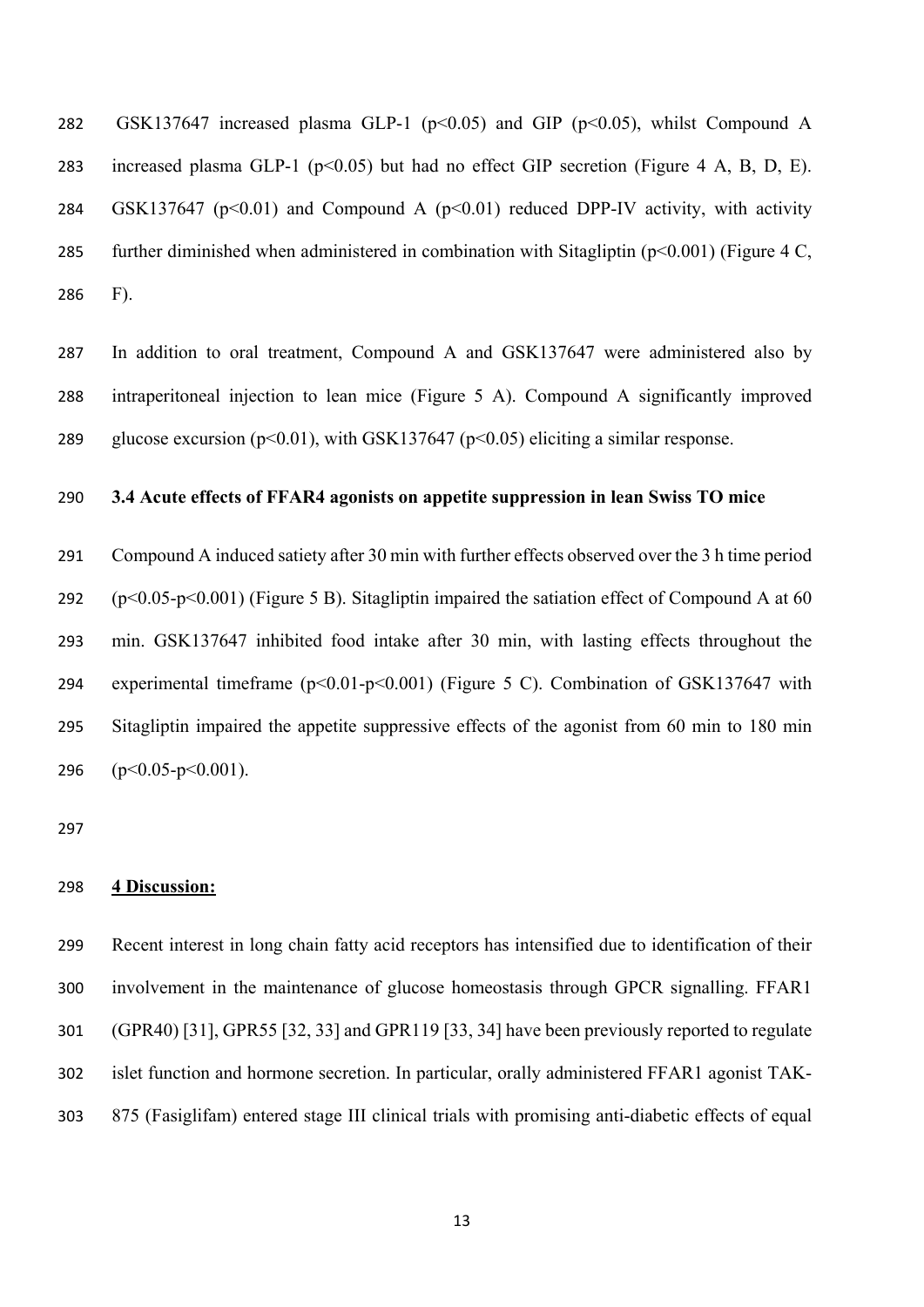potency to the sulphonylurea glimepiride, whilst omitting the risk of hypoglycaemia [35, 36]. However, signs of liver toxicity were observed towards the latter stages of the trial [37].

 FFAR4 (GPR120) is a rhodopsin (class A) type receptor which has recently been shown to have anti-diabetic properties through the regulation of insulin and incretin secretion [1, 7, 8]. Recent studies have identified the expression and involvement of FFAR4 in the pancreatic islet and intestinal tract, with expression also identified in adipose tissue, lungs and pro- inflammatory macrophages. FFAR4 shares 10% homology with FFAR1 and has high affinity for long chain fatty acids. However, many FFAR4 agonists can act as dual agonists with FFAR1, such as synthetic GW9508, therefore the identification of selective FFAR4 agonists is required to fully evaluate the role of the receptor in the maintenance of glucose homeostasis [7, 8].

 In the present study, the therapeutic potential of two novel synthetic agonists (Compound A, GSK137647), which have been shown to exhibit selective properties towards FFAR4, were assessed [20-21]. Insulin secretion studies demonstrated that both agonists enhanced glucose stimulated insulin secretion from pancreatic BRIN-BD11 cells. Compound A and GSK13647 319 displayed similar potencies at basal glucose levels ( $EC_{50}$  of  $\sim 10^{-7}$  mol/l). Stimulatory glucose 320 concentrations, GSK137647 exhibited an EC<sub>50</sub> of  $10^{-10}$  mol/l, compared with an EC<sub>50</sub> of  $10^{-8}$  mol/l for Compound A. Neither agonist imparted adverse effects on cell viability as assessed using MTT.

 To demonstrate the selectivity of the novel agonists towards FFAR4, potent antagonists for FFAR4 and FFAR1 were employed. In the presence of FFAR1 antagonist (GW1100), the insulin secretory responses to both Compound A and GSK137647 was relatively unaffected. In contrast, the FFAR4 antagonist (AH-7614) impaired the insulinotropic properties of both agents, suggesting that the two agonists stimulate glucose dependent insulin secretion through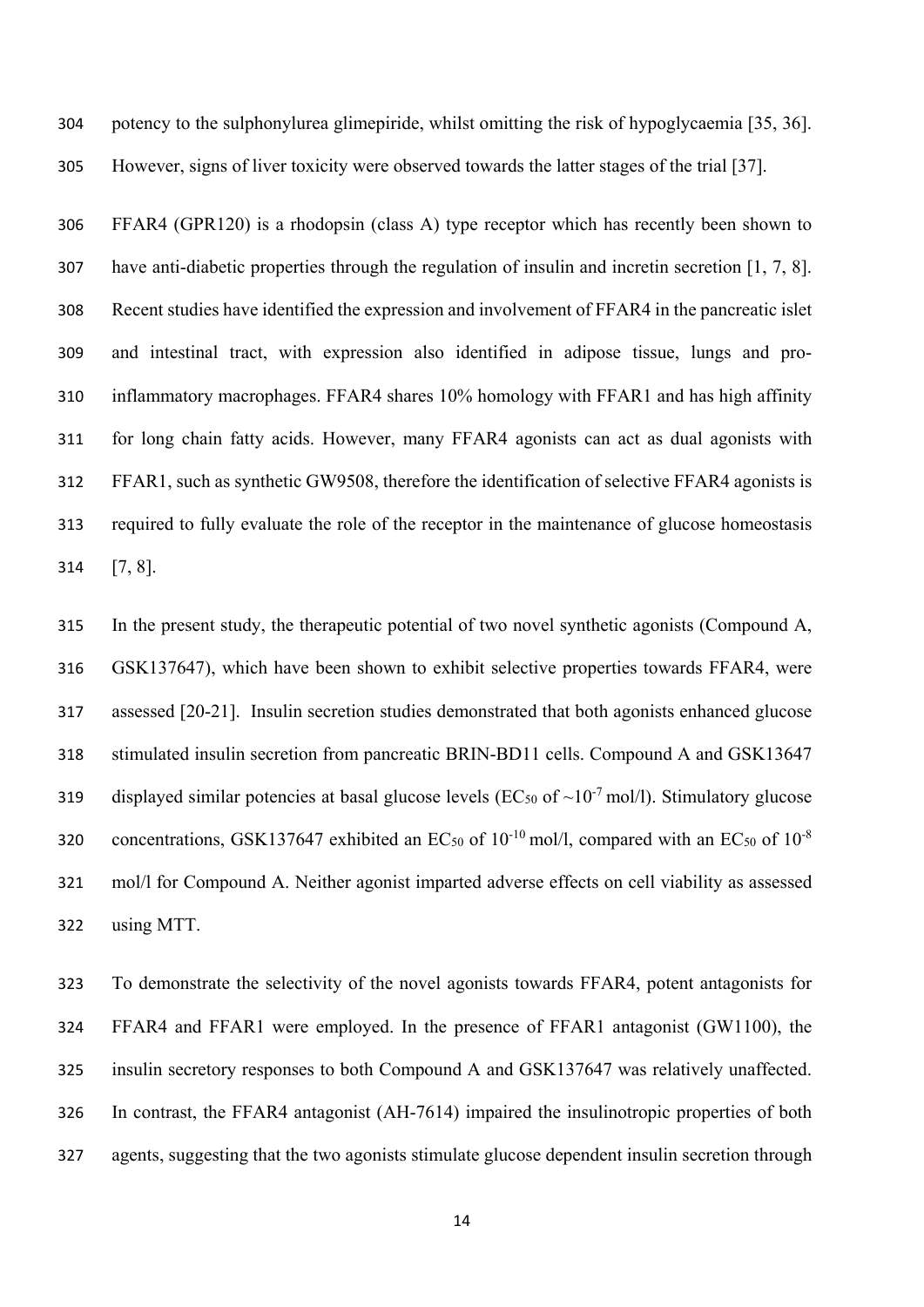FFAR4 and not FFAR1 in the pancreatic beta cell. Numerous endogenous FFAR4 ligands have been shown to stimulate other fatty acids receptors, including FFAR1 [3, 8].

 Immunohistochemistry demonstrated the highly abundant expression and co-localisation of FFAR4 and insulin in both the pancreas of lean and diabetic mice. Consistent with this, gene expression analysis demonstrated an upregulation of FFAR4 in BRIN-BD11 cells exposed to hyperglycaemia, suggesting that FFAR4 may have a regulatory role in islets exposed to diabetic stress factors. Interestingly, agonist treatment under normoglycaemic conditions significantly attenuated FFAR4 gene expression, with no effect demonstrated on FFAR4 protein concentrations. The glucose responsive properties of the receptor expression promotes FFAR4 as a novel therapeutic target.

 In HFF mice, both Compound A and GSK137647 demonstrated acute glucose lowering and insulinotropic properties. Previously, FFAR4 activation was shown to augment glucagon release from pancreatic alpha cells [38]. Although glucagon opposes the biological actions of insulin, improved glucose tolerance is exhibited upon FFAR4 agonist treatment. This indicates superior secretory actions of FFAR4 agonism on insulin releasing beta cells. Interestingly, FFAR4 activation has also been shown to inhibit somatostatin release from pancreatic delta cells, which may have indirectly enhanced the insulinotropic actions of FFAR4 agonists observed in this study [39]. Although numerous glucoregulatory hormones are released upon FFAR4 activation, the anti-inflammatory effects and potentiation of glucose uptake in peripheral tissues may have also attributed to the glucose lowering effects exhibited by FFAR4 [9].

 Conflicting results have been reported of the effect of FFAR4 activation of GLP-1 secretion [1, 16]. In the present study, GSK137647 was shown to induce GLP-1 and GIP secretion, whilst Compound A only stimulated GLP-1 secretion. To prolong the bioactivity of endogenously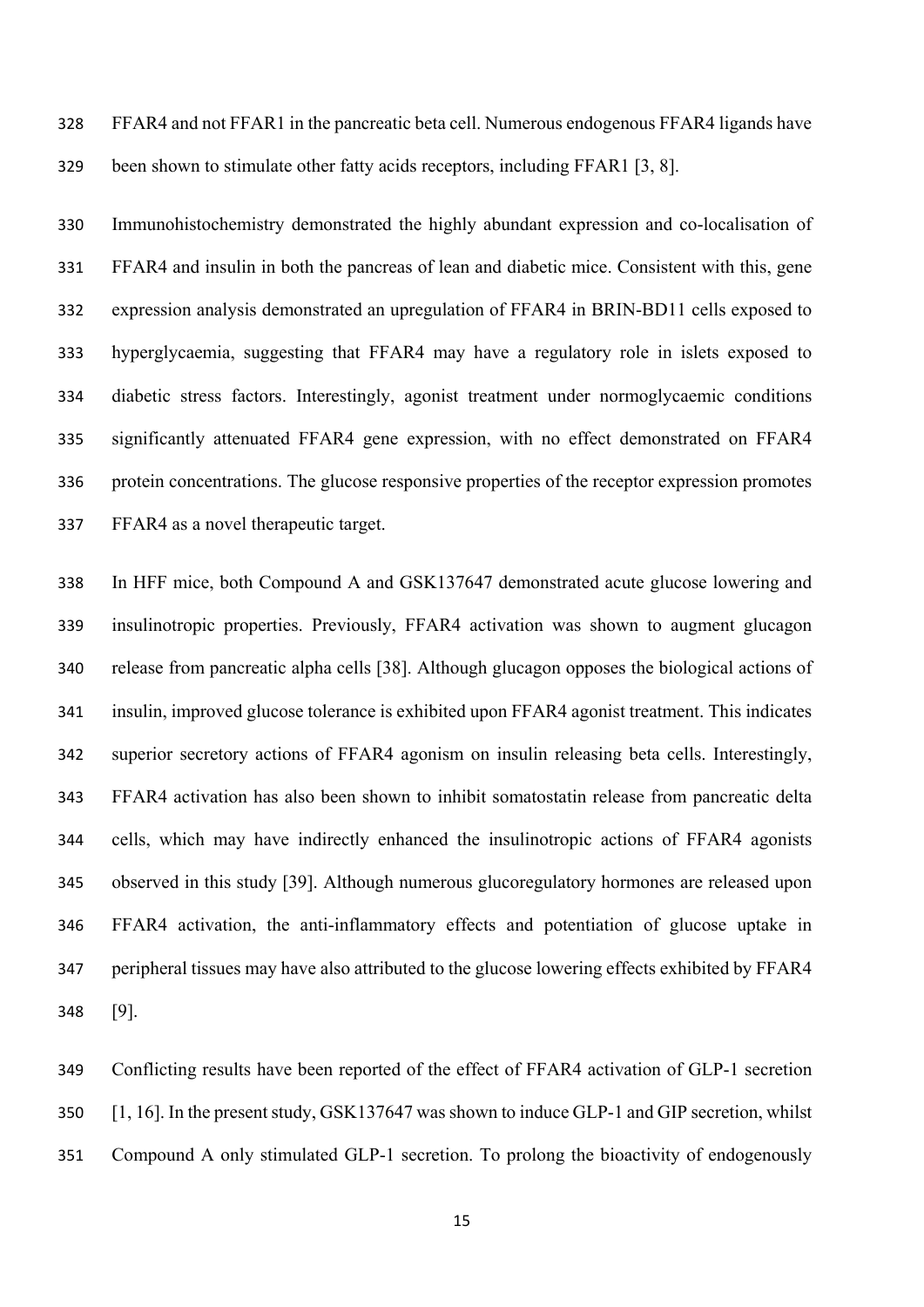released incretins, the DPP-IV inhibitor Sitagliptin was examined in combination with the FFAR4 agonists. Under these conditions, Compound A and GSK137647 exhibited enhanced glucose lowering capabilities, by stimulating incretin (GLP-1, GIP) and insulin secretion through FFAR4 activation, supplemented with prolonged incretin action through DPP-IV inhibition. DPP-IV inhibition however countered the inhibitory effects of both FFAR4 agonists on feeding activity. Further studies are required to fully understand the mechanism but inhibition of DPP-IV-mediated degradation of PYY(1-36) to the active form PYY(3-36) seems likely [40].

 To establish that the glucose lowering properties of the agonists was not based solely on incretin secretion, each agonist was administered i.p. in combination with glucose. Both GSK137647 and Compound A improved glucose excursion confirming that FFAR4 activation also directly stimulates beta cell function. The selectivity of the novel agonists was tested using the FFAR4 antagonist AH-7614, which significantly impaired the insulinotropic and glucose lowering capabilities of GSK137647 and Compound A.

 In conclusion, selective FFAR4 agonists enhance glucose stimulated insulin secretion in a concentration-dependent manner, whilst exhibiting no affinity for FFAR1. Expression analysis demonstrated glucose responsive properties of FFAR4 expression under hyperglycaemic stress, a novel finding which may aid the development of future anti-diabetic therapeutics. Activation of FFAR4 was associated with acute stimulatory effects on GLP-1 and GIP secretion. GSK137647 was the most potent agonist in terms of insulin and incretin secretion, suggesting that this agonist should be considered for further investigation. In addition, it has been shown for the first time that FFAR4 agonist combinational therapy with sitagliptin further improves glucose tolerance and may provide a novel approach for the treatment of type 2 diabetes.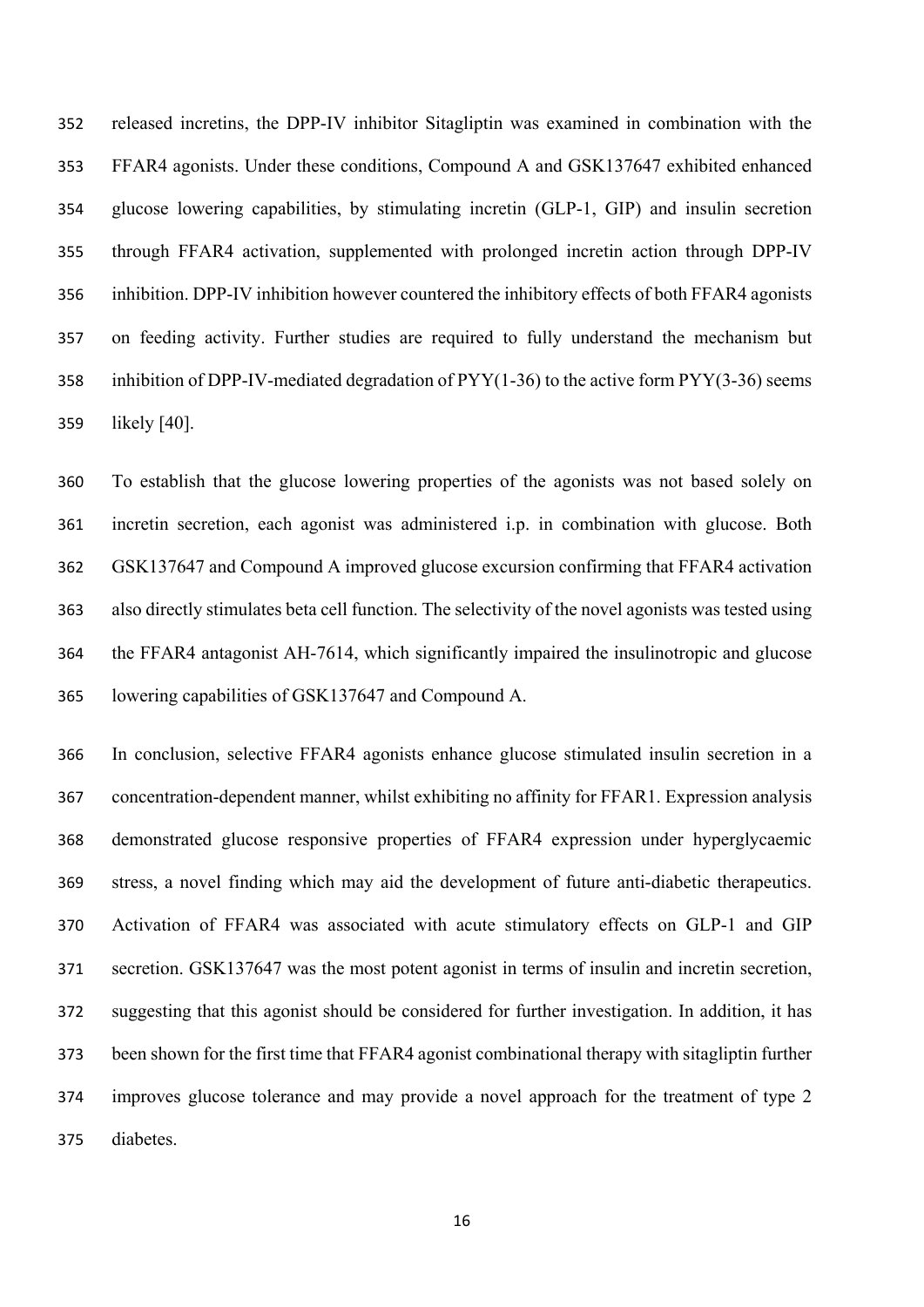**Acknowledgement**

 These studies were supported by Diabetes UK. AGMC conducted the investigation, methodology, validation, formal analysis and writing – original draft. MGM conducted the investigation. PRF involved in the writing- review and editing and supervision. AMMK involved in the conceptualization, formal analysis, supervision writing – review and editing.

# **References**

 1. Hirasawa A, Tsumaya K, Awaji T, Katsuma S, Adachi T, Yamada M *et al.* Free fatty acids regulate gut incretin glucagon-like peptide-1 secretion through GPR120. *Nat Med* 2005 **11**

90-94.

- 2. Ulven, T. and Christiansen, E. Dietary Fatty Acids and Their Potential for Controlling Metabolic Diseases Through Activation of FFA4/GPR120. *Annu Rev Nutr* 2015 **35(1)** 239- 263.
- 3. Ichimura A, Hirasawa A, Hara T, Tsujimoto G. Free fatty acid receptors act as nutrient sensors to regulate energy homeostasis. *Prostaglandins Other Lipid Mediat* 2009 **89** 82-88.
- 4. Milligan G, Shimpukade B, Ulven T. and Hudson, B. Complex Pharmacology of Free Fatty Acid Receptors. *Chem. Rev.*2017 **117(1)** 67-110.
- 5. Dhayal S, Welters HJ, Morgan NG. Structural requirements for the cytoprotective actions of mono-unsaturated fatty acids in the pacreatic beta-cell line, BRIN-BD11. *Br J Pharmacol* 2008 **153** 1718-1727.
- 6. Gehrmann, W., Elsner, M. and Lenzen, S. Role of metabolically generated reactive oxygen
- species for lipotoxicity in pancreatic β-cells. *Diabetes Obes Metab* 2010 **12** 149-158.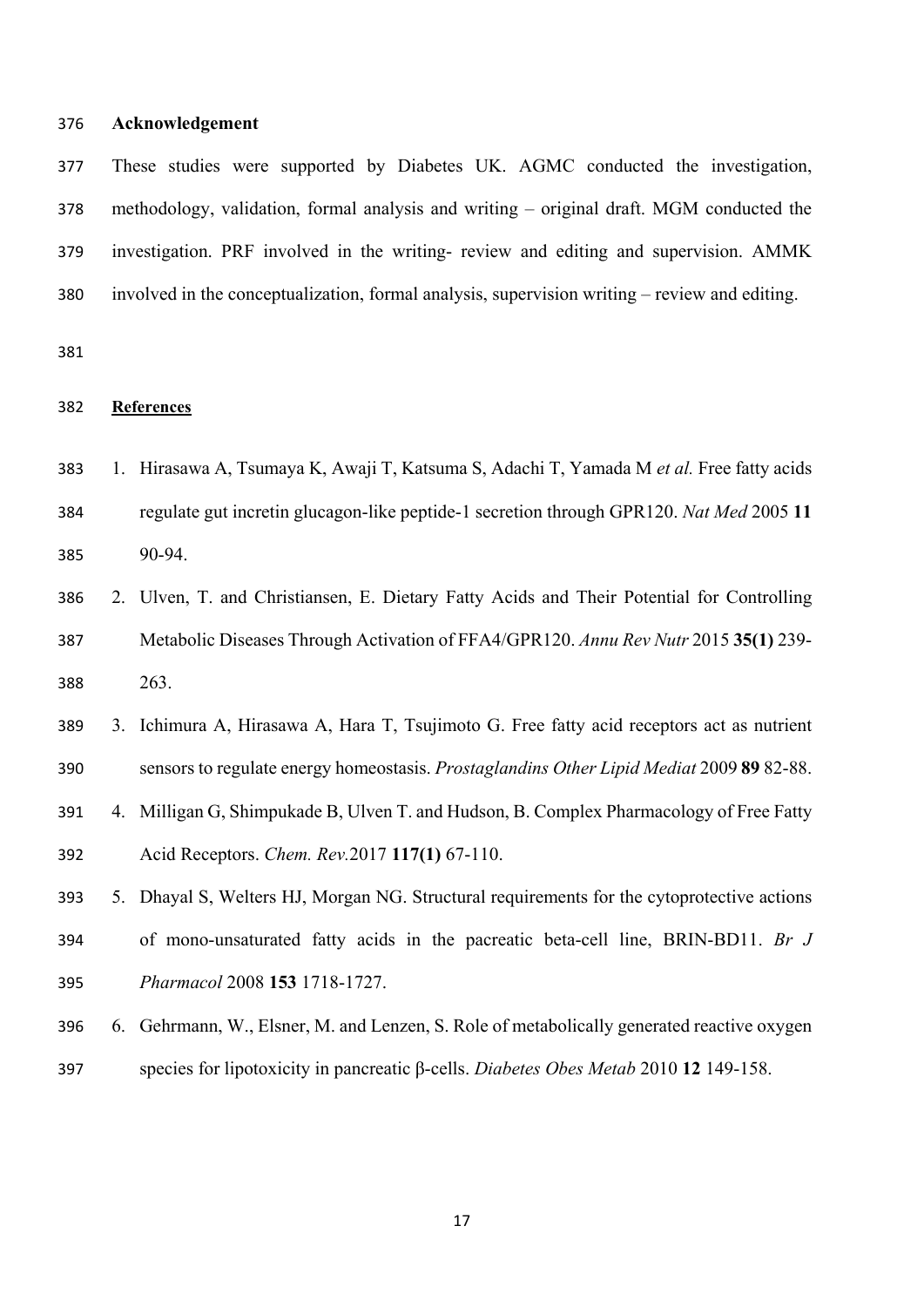- 7. Moran BM, Abdel-Wahab YH, Flatt PR, McKillop AM. Evaluation of the insulin-releasing and glucose-lowering effects of GPR120 activation in pancreatic beta-cells. *Diabetes Obes Metab* 2014 **16** 1128-1139.
- 8. Moran BM, Flatt PR, McKillop AM. G protein-coupled receptors: signalling and regulation by lipid agonists for improved glucose homoeostasis. Acta Diabetol 2016 **53** 177-188.
- 9. Oh DY, Talukdar S, Bae EJ, Imamura T, Morinaga H, Fan W *et al*. GPR120 is an omega-
- 3 fatty acid receptor mediating potent anti-inflammatory and insulin-sensitizing effects. *Cell* 2010 **142** 687-698.
- 10. Ichimura A, Hirasawa A, Poulain-Godefroy O, Bonnefond A, Hara T, Yengo L *et al*. Dysfunction of lipid sensor GPR120 leads to obesity in both mouse and human. *Nature* 2012 **483** 350-354.
- 11. Bonnefond A, Lamri A, Leloire A, Vaillant E, Roussel R, Levy-Marchal C *et al*. Contribution of the low-frequency, loss-of-function p.R270H mutation in FFAR4 (GPR120) to increased fasting plasma glucose levels. *J Med Genet* 2015 **52** 595-598.
- 12. Iakoubov R, Izzo A, Yeung A, Whiteside CI, Brubaker PL. Protein kinase Czeta is required
- for oleic acid-induced secretion of glucagon-like peptide-1 by intestinal endocrine L cells. *Endocrinology* 2007 **148** 1089-1098.
- 13. Sankoda A, Harada N, Iwasaki K, Yamane S, Murata Y, Shibue K *et al*. Long-Chain Free Fatty Acid Receptor GPR120 Mediates Oil-Induced GIP Secretion Through CCK in Male Mice. *Endocrinology* 2017 **158** 1172-1180.
- 14. Tanaka T, Yano T, Adachi T, Koshimizu TA, Hirasawa A, Tsujimoto G. Cloning and characterization of the rat free fatty acid receptor GPR120: in vivo effect of the natural ligand on GLP-1 secretion and proliferation of pancreatic beta cells. *Naunyn Schmiedebergs Arch Pharmacol* 2008 **377** 515-522.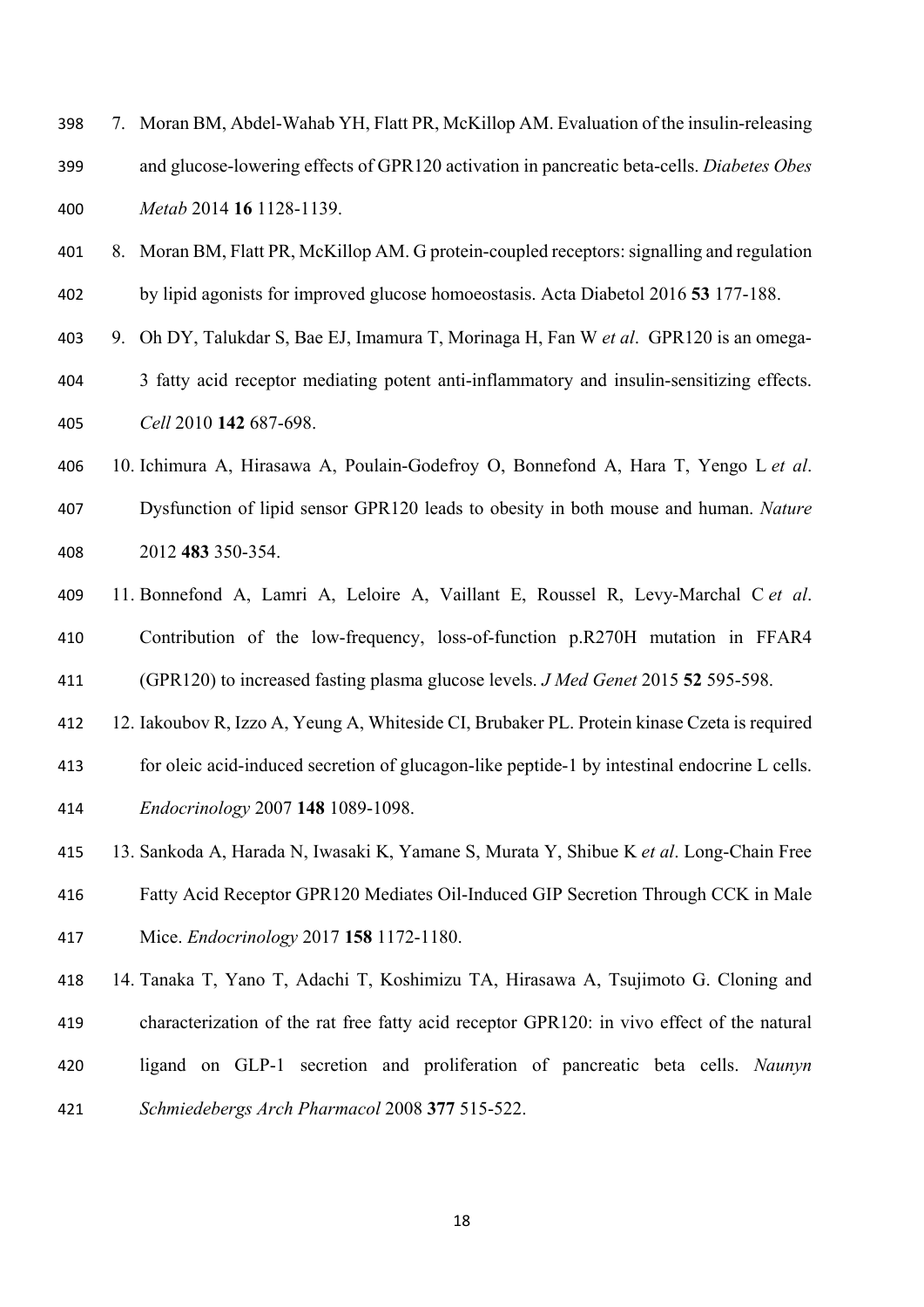| 422 | 15. Bhaswant, M., Poudyal, H. and Brown, L. Mechanisms of enhanced insulin secretion and    |
|-----|---------------------------------------------------------------------------------------------|
| 423 | sensitivity with n-3 unsaturated fatty acids. J. Nutr. Biochem 2015 $26(6)$ 571-584.        |
| 424 | 16. Paulsen SJ, Larsen LK, Hansen G, Chelur S, Larsen PJ, Vrang N. Expression of the fatty  |
| 425 | acid receptor GPR120 in the gut of diet-induced-obese rats and its role in GLP-1 secretion. |

*PLoS One* 2014 **9**: e88227.

- 17. Briscoe C, Tadayyon M, Andrews J, Benson W, Chambers J, Eilert M *et al*. The Orphan G
- Protein-coupled Receptor GPR40 Is Activated by Medium and Long Chain Fatty Acids*. J. Biol. Chem* 2003 **278(13)** 11303-11311.
- 18. Christiansen E, Watterson K, Stocker C, Sokol E, Jenkins L, Simon K *et al*. Activity of
- dietary fatty acids on FFA1 and FFA4 and characterisation of pinolenic acid as a dual
- FFA1/FFA4 agonist with potential effect against metabolic diseases. *Br J Nutr* 2015 **113(11)** 1677-1688.
- 19. Burns RN, Singh M, Senatorov IS, Moniri NH. Mechanisms of homologous and heterologous phosphorylation of FFA receptor 4 (GPR120): GRK6 and PKC mediate 436 phosphorylation of  $Thr(3)(4)(7)$ ,  $Ser(3)(5)(0)$ , and  $Ser(3)(5)(7)$  in the C-terminal tail. *Biochem Pharmacol* 2014 **87** 650-659.
- 20. Oh DY, Walenta E, Akiyama TE, Lagakos WS, Lackey D, Pessentheiner AR *et al*. A
- Gpr120-selective agonist improves insulin resistance and chronic inflammation in obese mice. *Nat Med* 2014 **20** 942-947.
- 21. Sparks SM, Chen G, Collins JL, Danger D, Dock ST, Jayawickreme C *et al*. Identification of diarylsulfonamides as agonists of the free fatty acid receptor 4 (FFA4/GPR120). *Bioorg*
- *Med Chem Lett* 2014 **24** 3100-3103.
- 22. Martin C, Passilly-Degrace P, Chevrot M, Ancel D, Sparks SM, Drucker DJ *et al*. Lipid- mediated release of GLP-1 by mouse taste buds from circumvallate papillae: putative involvement of GPR120 and impact on taste sensitivity. *J Lipid Res* 2012 **53** 2256-2265.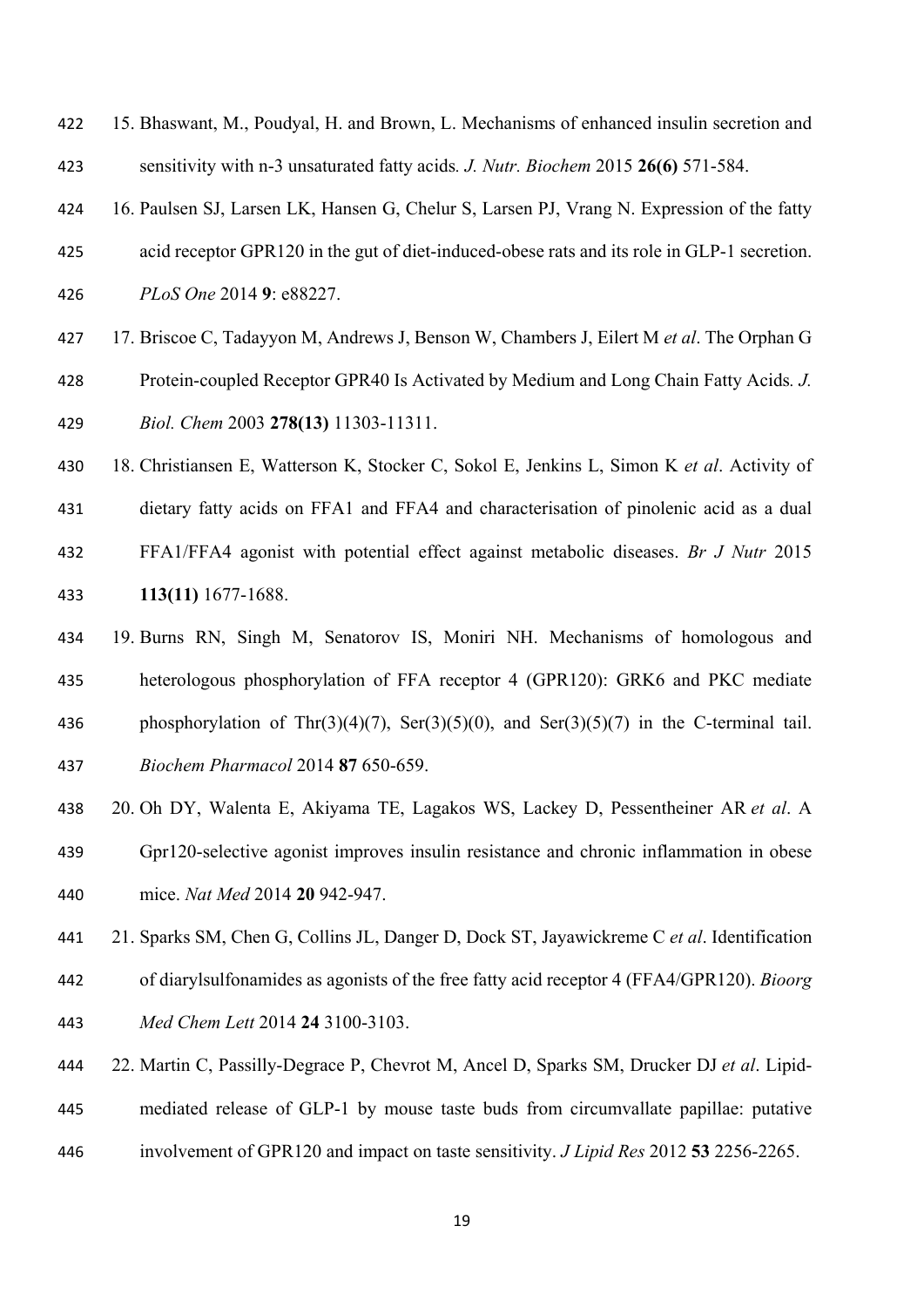- 23. Drucker D, Easley C, Kirkpatrick P. Sitagliptin. *Nat Rev Drug Discov* 2007 **6** 109-110.
- 24. Tanaka H, Yoshida S, Minoura H, Negoro K, Shimaya A, Shimokawa T *et al*. Novel GPR40 agonist AS2575959 exhibits glucose metabolism improvement and synergistic effect with sitagliptin on insulin and incretin secretion. *Life Sci* 2014 **94** 115-121.
- 25. McClenaghan NH, Barnett CR, Ah-Sing E, Abdel-Wahab YH, O'Harte FP, Yoon TW,
- Swanston-Flatt SK & Flatt PR. Characterization of a novel glucose-responsive insulin-
- secreting cell line, BRIN-BD11, produced by electrofusion. *Diabetes* 1996 **45** 1132-1140.
- 26. Flatt PR, Bailey CJ. Abnormal plasma glucose and insulin responses in heterozygous lean (ob/+) mice. *Diabetologia* 1981 **20** 573-577.
- 27. West DB, Waguespack J, McCollister S. Dietary obesity in the mouse: interaction of strain with diet composition. *Am. J. Physio*l 1995 **268** 658–665.
- 28. Black BL, Croom J, Eisen EJ, Petro AE, Edwards CL, Surwit RS. Differential effects of fat and sucrose on body composition in A/J and C57BL/6 mice. *Metabolism*. 1998 **47** 1354– 1359.
- 29. Buettner R, Schölmerich J, Bollheimer LC. High-fat diets: modeling the metabolic disorders of human obesity in rodents. *Obesity (Silver Spring)* 2007 **15** 798–808.
- 30. Davis JA, Singh S, Sethi S, Roy S, Mittra S, Rayasam G *et al*. Nature of action of Sitagliptin, the dipeptidyl peptidase-IV inhibitor in diabetic animals. *Indian J Pharmacol* 2010 **42** 229-233.
- 31. Itoh Y, Kawamata Y, Harada M, Kobayashi M, Fujii R, Fukusumi S *et al*. Free fatty acids regulate insulin secretion from pancreatic beta cells through GPR40. *Nature* 2003 **422** 173-
- 176.
- 32. McKillop AM, Moran BM, Abdel-Wahab YH, Flatt PR. Evaluation of the insulin releasing and antihyperglycaemic activities of GPR55 lipid agonists using clonal beta-cells, isolated pancreatic islets and mice*. Br J Pharmacol* 2013 **170** 978-990.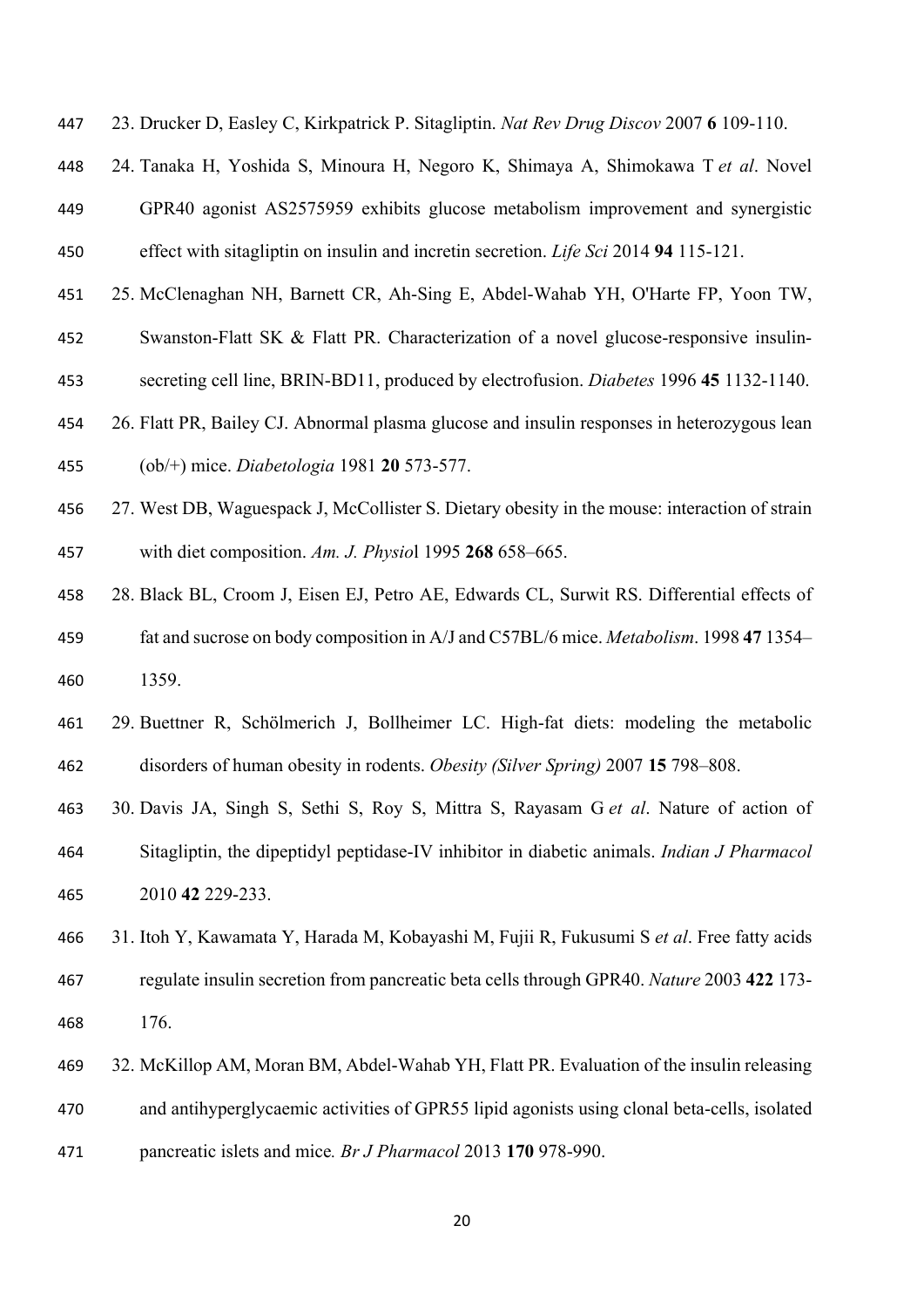| 472 | 33. McKillop AM, Moran BM, Abdel-Wahab YH, Gormley NM, Flatt PR. Metabolic effects     |
|-----|----------------------------------------------------------------------------------------|
| 473 | of orally administered small-molecule agonists of GPR55 and GPR119 in multiple low-    |
| 474 | dose streptozotocin-induced diabetic and incretin-receptor-knockout mice. Diabetologia |
| 475 | 2016 59 2674-2685.                                                                     |

- 34. Moran BM, Abdel-Wahab YH, Flatt PR, McKillop AM. Activation of GPR119 by fatty acid agonists augments insulin release from clonal beta-cells and isolated pancreatic islets and improves glucose tolerance in mice. *Biol Chem* 2014 **395** 453-464.
- 35. Marcinak J, Cao C, Lee D, Ye Z. Fasiglifam for glycaemic control in people with type 2 diabetes: A phase III, placebo-controlled study. *Diabetes Obes Metab* 2017 **19** 1714-1721.
- 36. Peng XV, Marcinak JF, Raanan MG, Cao C. Combining the G-protein-coupled receptor 40 agonist fasiglifam with sitagliptin improves glycaemic control in patients with type 2 diabetes with or without metformin: A randomized, 12-week trial. *Diabetes Obes Metab* 2017 **19** 1127-1134.
- 37. Otieno MA, Snoeys J, Lam W, Ghosh A, Player MR, Pocai A *et al*. Fasiglifam (TAK-875):

 Mechanistic Investigation and Retrospective Identification of Hazards for Drug Induced Liver Injury. *Toxicol Sci* 2018 **163** 374-384.

- 38. Suckow A, Polidori D, Yan W, Chon S, Ma J, Leonard J *et al*. Alteration of the Glucagon Axis in GPR120 (FFAR4) Knockout Mice. *J. Biol. Chem* 2014 **289(22)** 15751-15763.
- 39. Stone V, Dhayal S, Brocklehurst K, Lenaghan C, Sörhede Winzell M, Hammar M, *et al*. GPR120 (FFAR4) is preferentially expressed in pancreatic delta cells and regulates somatostatin secretion from murine islets of Langerhans. 2014 *Diabetologia*, **57(6)** 1182-
- 1191.
- 40. Batterham RL, Bloom SR. The gut hormone peptide YY regulates appetite. *Ann N Y Acad Sci* 2003 **994** 162-168.
-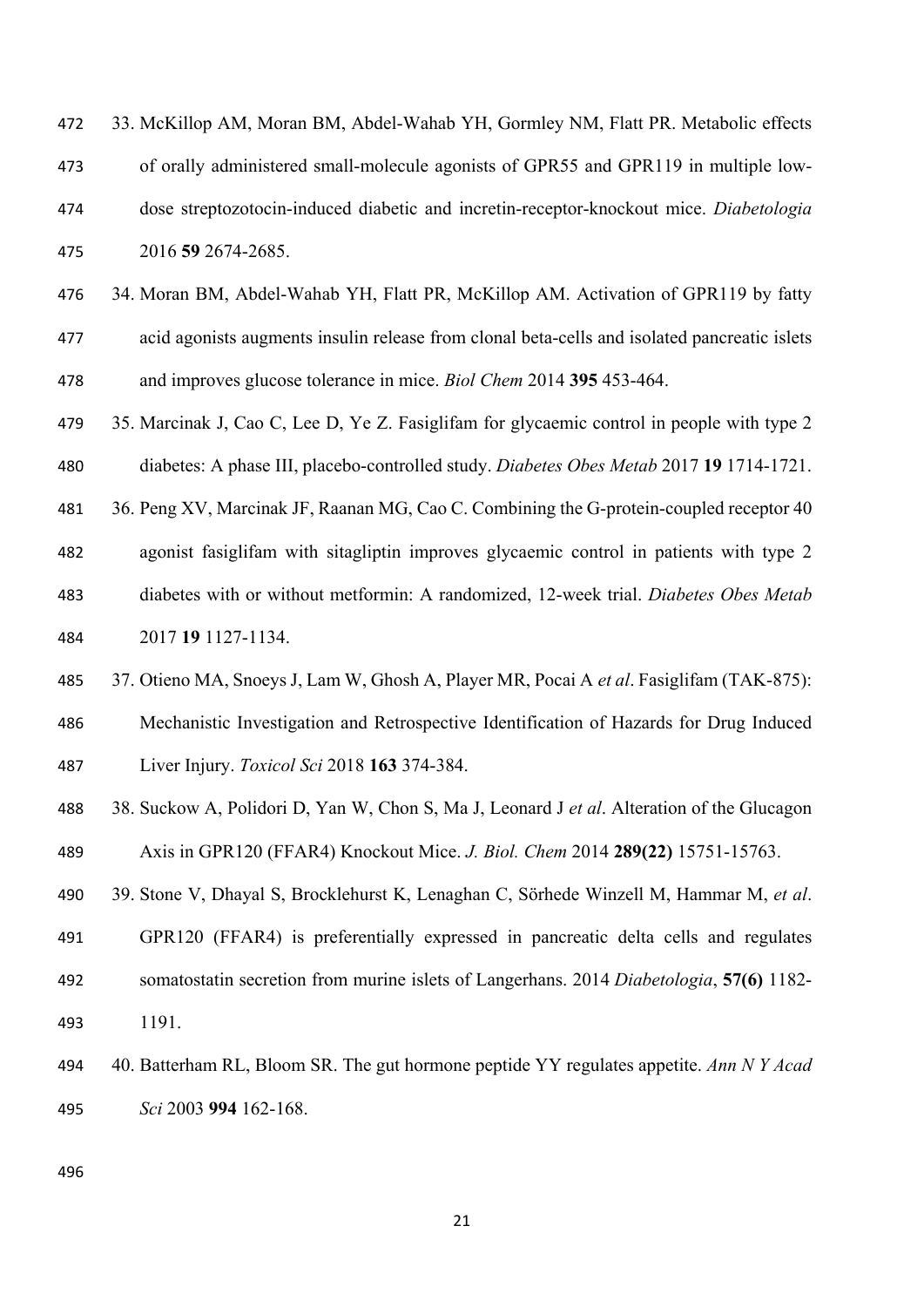#### **Figure Legends**

 **Figure 1.** Acute insulinotropic effects of FFAR4 agonists (A, C) Compound A and (B, D) 499 GSK137647 alone and in combination with FFAR4 antagonist AH-7614 ( $10^{-5}$  mol/l) or FFAR1 500 antagonist GW1100 (10<sup>-5</sup> mol/l) at 5.6 mM and 16.7 mM glucose in clonal pancreatic BRIN- BD11 cells. Alanine (10 mmol/l) was used as positive control. MTT cell viability analysis demonstrating cytotoxicity of (A, C) Compound A and (B, D) GSK137647 on BRIN-BD11 503 cells. Hydrogen peroxide (1 mmol/l) was used as a positive control. Values are mean  $\pm$  SEM 504 (n=8) for insulin secretion and (n=4) for cell viability. \*p<0.05, \*\*p<0.01, \*\*\*p<0.001, compared to saline control. †p<0.05, ††p<0.01, †††p<0.001, compared to agonist alone.

 **Figure 2.** Localisation of (A, B) 4', 6 diamidino-2-phenylindole (DAPI) nuclear stain, (C, D) FFAR4, (E, F) insulin and (G) double immunofluorescence of FFAR4 and insulin in high fat fed (A, C, E, G) and lean (B, D, F, H) pancreatic islets at X40 magnification. Examples of double immunofluorescence indicated by white arrows. qPCR and western blot analysis demonstrating the effect of FFAR4 agonist treatment on FFAR4 mRNA and protein 511 concentrations at (I, K) 5.6 mM and (J, L) 16.7 mM in clonal pancreatic BRIN-BD11 cells 512 after 4 h treatment. Expression was normalised to GAPDH for qPCR (n=3) and β-actin for western blotting (n=2; two independent experiments with two technical replicates). Values are 514 presented as mean  $\pm$  SEM.\*p<0.05, \*\*p<0.01, compared to glucose control.

 **Figure 3.** Acute effects of FFAR4 agonists Compound A and GSK137647 on plasma glucose (A, C), insulin (B, D) and respective AUC (E-H). Glucose (18 mmol/kg bw) was administered orally alone or in combination with FFAR4 agonist Compound A or GSK137647 (0.1 µmol/kg bw) and either the FFAR4 antagonist AH-7614 (0.1 µmol/kg bw) or Sitagliptin (50 mg/kg bw) 519 to HFF mice (n = 6). Values are presented as mean  $\pm$  SEM. \*p<0.05, \*\*p<0.01, \*\*\*p<0.001,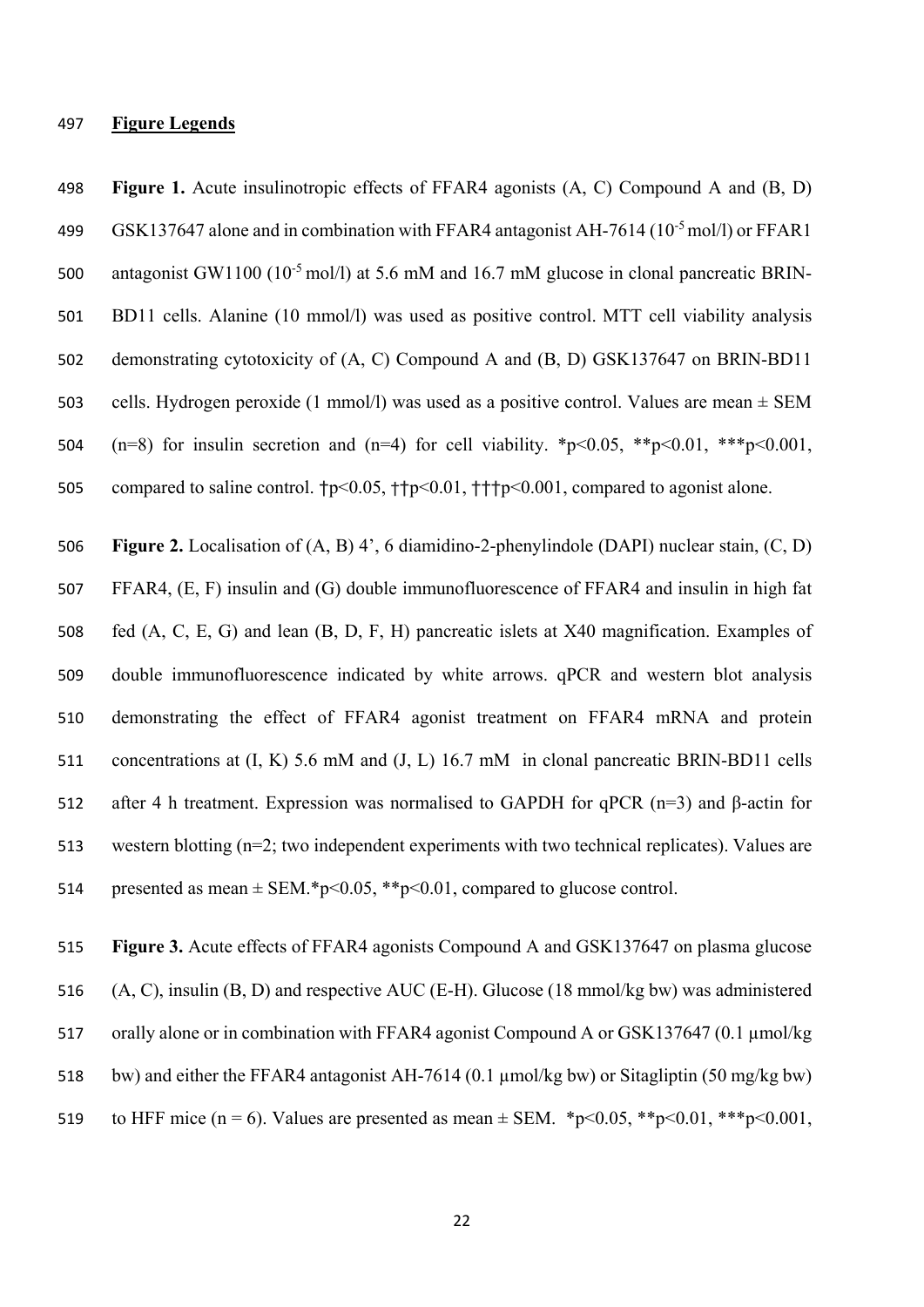compared to HFF glucose control. †p<0.05, ††p<0.01, †††p<0.001, compared to agonist alone.

 **Figure 4.** Acute effects of FFAR4 agonists Compound A and GSK137647 (0.1 µmol/kg bw) on circulating (A, D) total GLP-1, (B, E) total GIP and (C, F) DPP-IV activity. Glucose (18 mmol/kg bw) was administered orally alone or in combination with FFAR4 agonist to HFF 525 mice (n = 6). Values are presented as mean  $\pm$  SEM. \*p<0.05, \*\*p<0.01, \*\*\*p<0.001, compared to HFF glucose control.

 **Figure 5.** Acute effects of i.p. administration of FFAR4 agonists Compound A and GSK137647 (0.1 µmol/kg bw) on (A) glucose tolerance and (B, C) cumulative food intake. Glucose (18 mmol/kg bw) was administered i.p. in combination with FFAR4 agonist to lean 530 Swiss TO mice for glucose tolerance  $(n = 6)$ . For satiety analysis, FFAR4 agonists were orally administered alone or in combination with DPP-IV inhibitor (Sitagliptin) to 18 h fasted lean 532 Swiss TO mice. \*p<0.05, \*\*p<0.01, \*\*\*p<0.001, compared to saline control.  $tp<0.05$ , ††p<0.01, †††p<0.001, compared to agonist alone.

### **Supplementary data**

 **Figure 1.** Effects of Compound A and GSK137647, with half maximum effective concentration (EC50) values, on insulin release from clonal pancreatic BRIN-BD11 cells at (A) 538 5.6 mM and (B) 16.7 mM glucose concentrations. Results are the mean  $\pm$  SEM (n=8).

 **Figure 2.** Effect 150-day high fat fed diet on glucose tolerance and insulin secretion in 18 h fasted Swiss TO mice. Animals were subjected to an oral glucose tolerance test (18 mmol/kg bw) with (A, B) glucose tolerance, (C, D) insulin secretory response, (E) fasting plasma glucose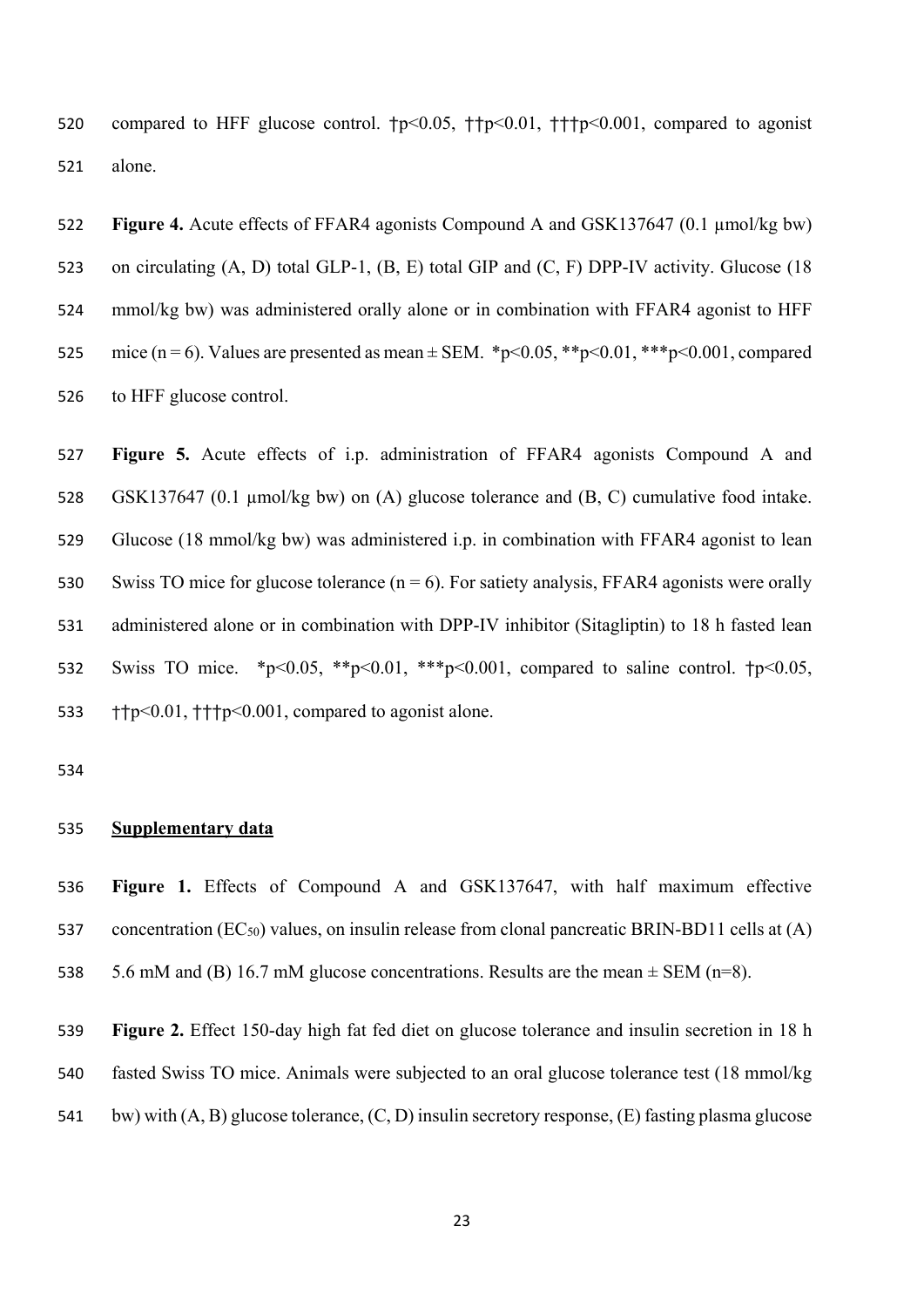542 and (F) bodyweight determined. Results are the mean  $\pm$  SEM (n=6). \*p<0.05, \*\*p<0.01, \*\*\*p<0.001 compared to lean control.

 **Figure 3.** Effect 150-day high fat fed diet on glucose tolerance and insulin secretion in 18 h fasted Swiss TO mice. Animals were subjected to an insulin sensitivity test (40U/kg bodyweight; dissolved in 0.9% saline, i.p. injection). (A) Plasma glucose and (B) respective 547 AOC are shown. Results are mean  $\pm$  SEM (n=8). \*\*p<0.01, compared to lean control.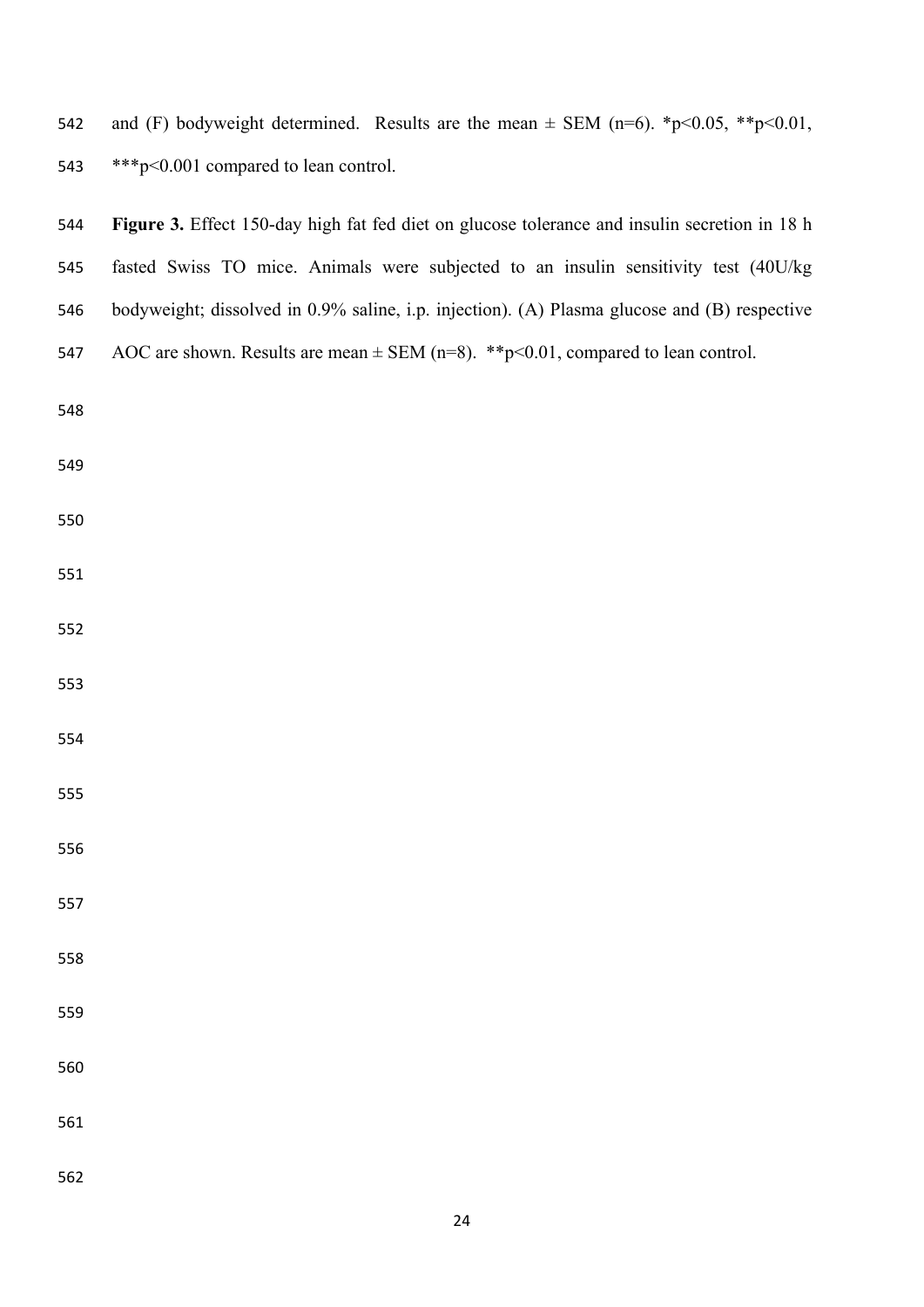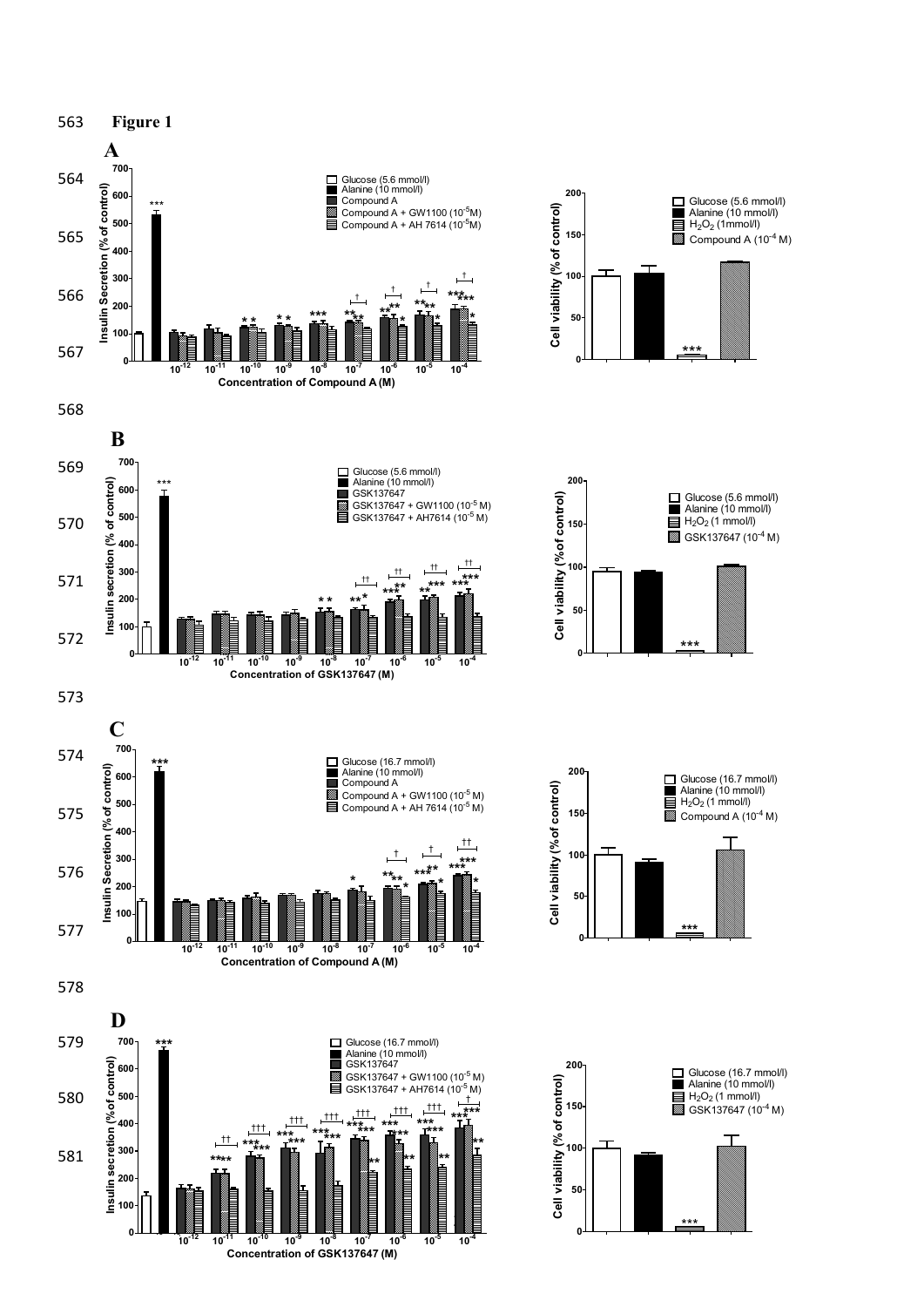582 **Figure 2.**

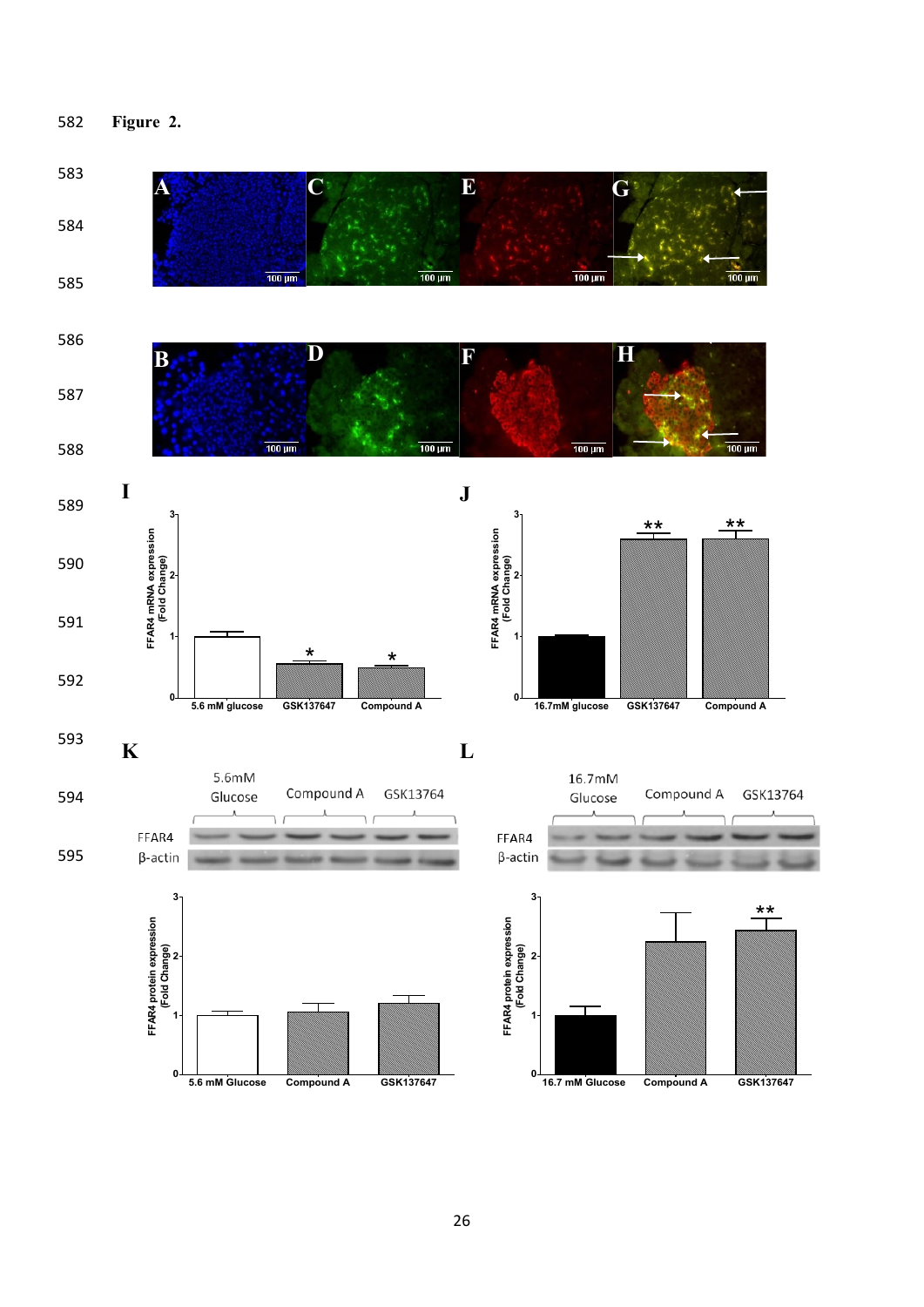

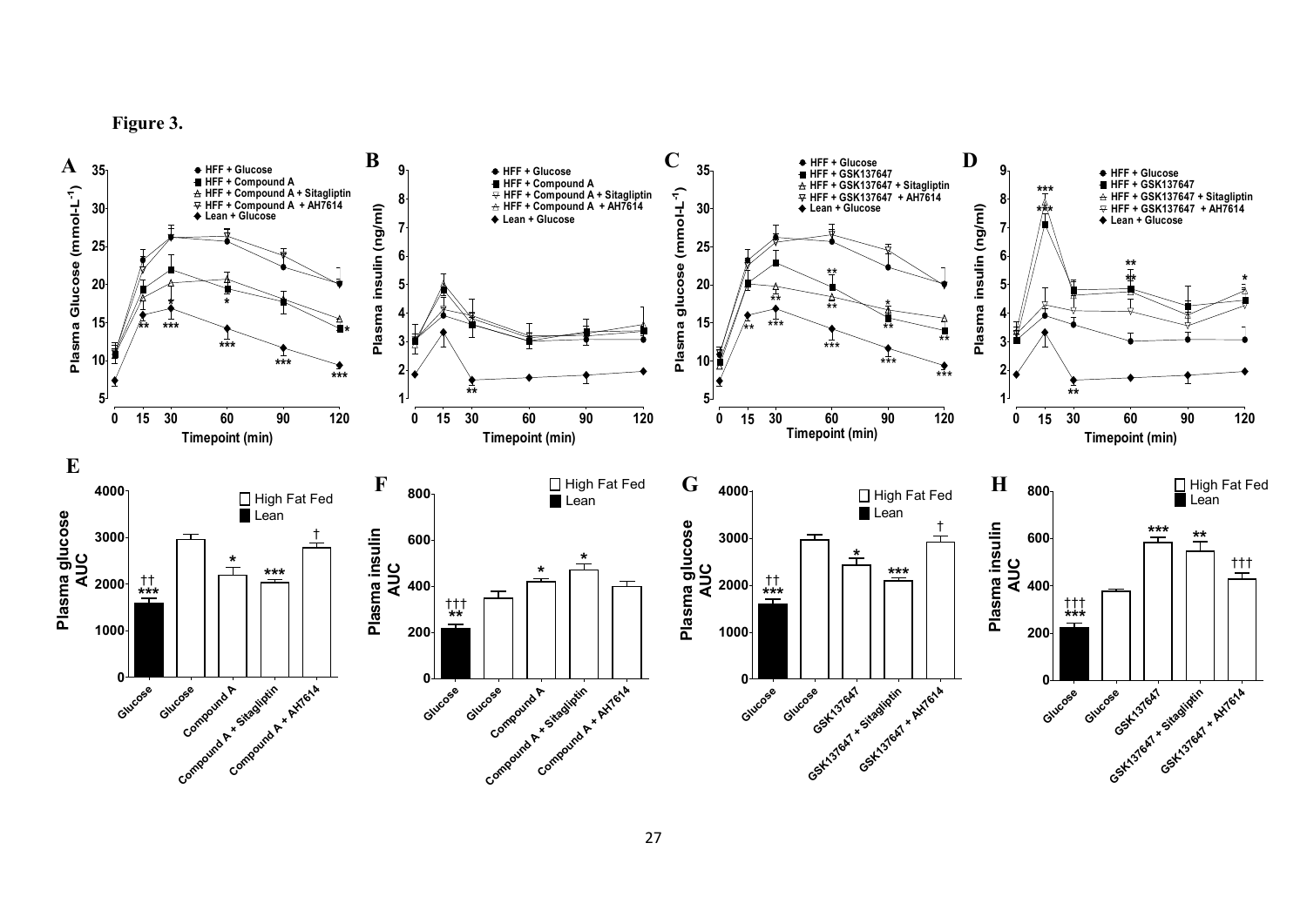





**D E F**



**Figure 4.**

28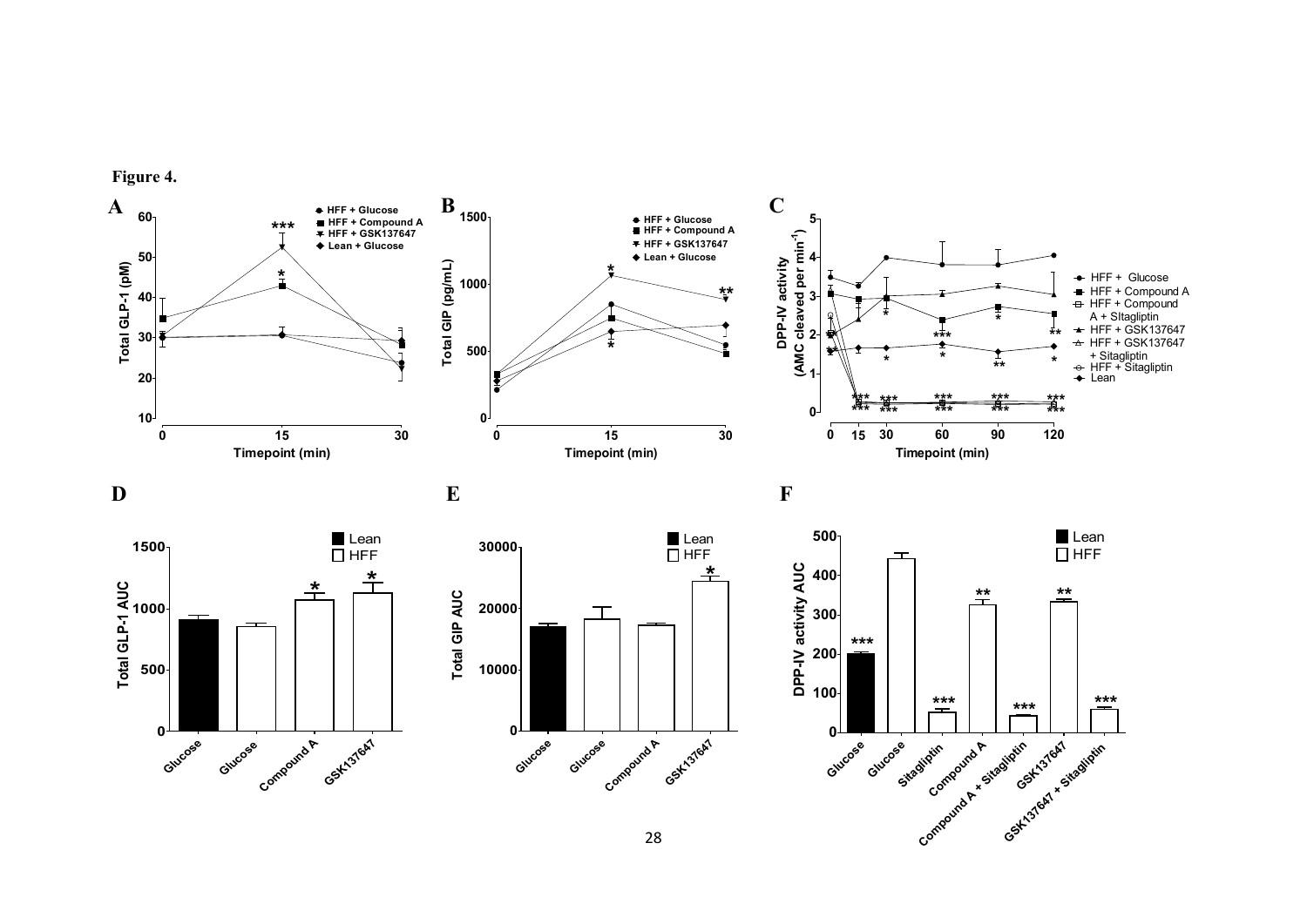



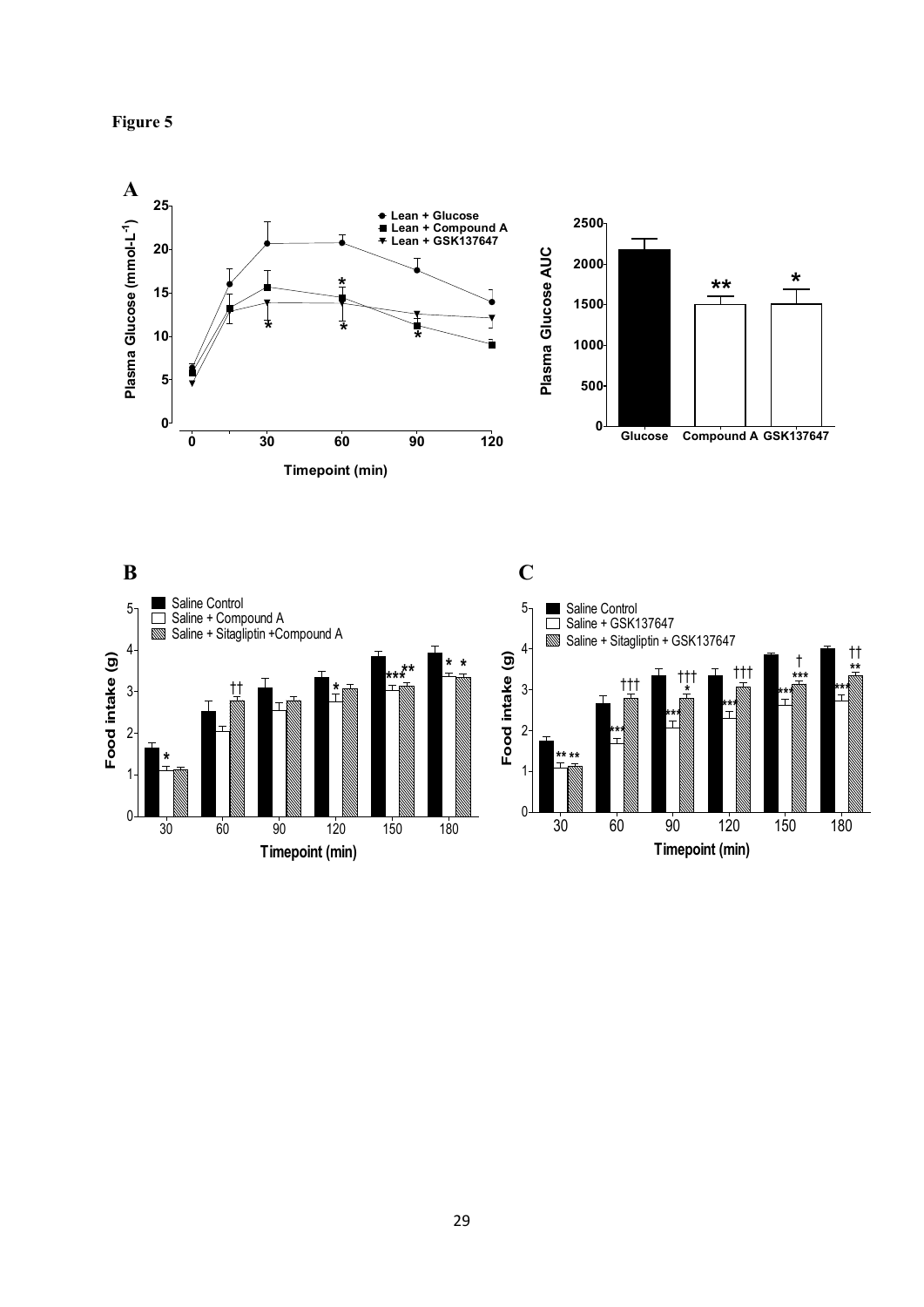## **Supplementary material**

**Figure 1**

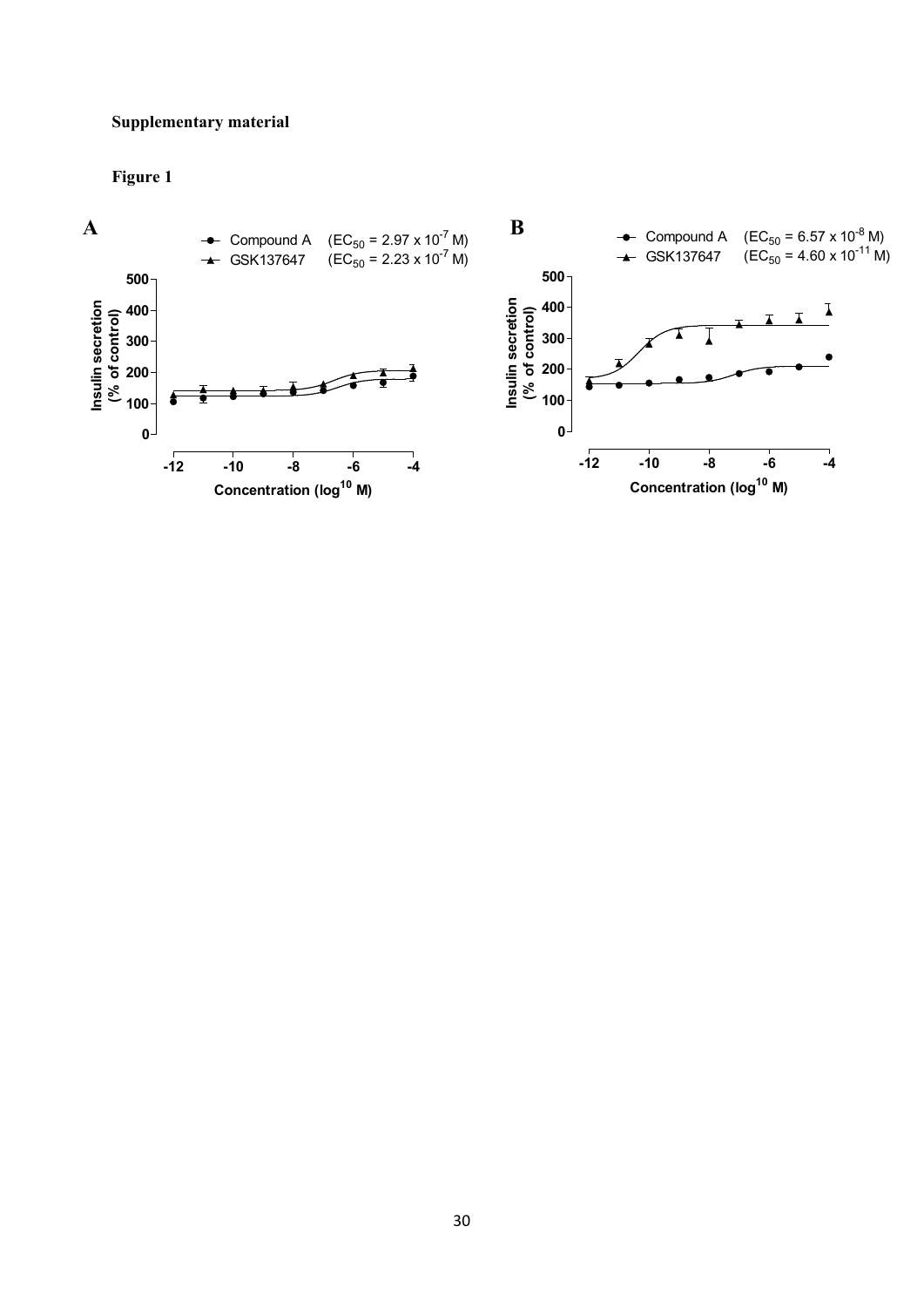